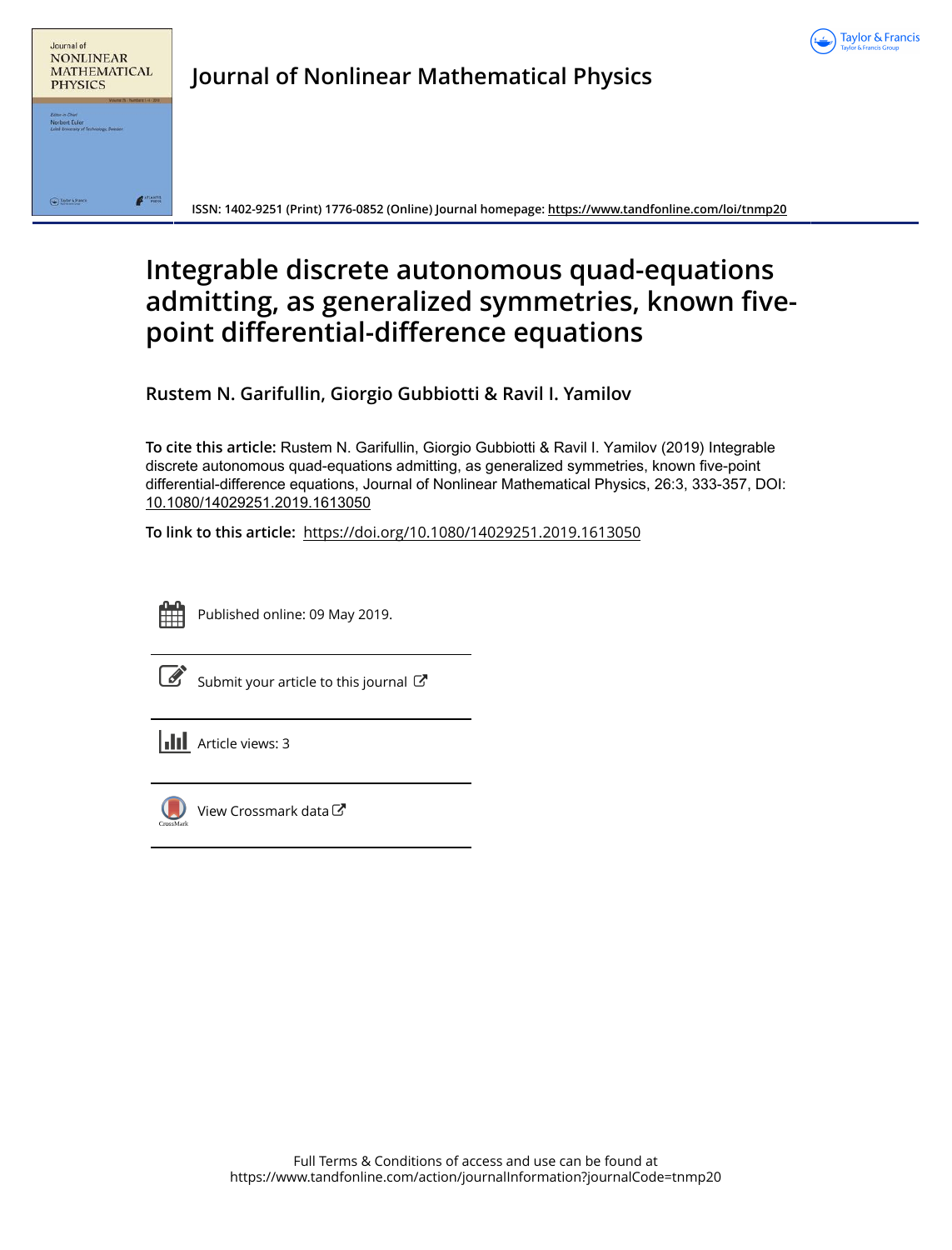Journal of Nonlinear Mathematical Physics, Vol. 26, No. 3 (2019) 333–357

## Integrable discrete autonomous quad-equations admitting, as generalized symmetries, known five-point differential-difference equations

Rustem N. Garifullin

*Institute of Mathematics, Ufa Federal Research Centre, Russian Academy of Sciences, 112 Chernyshevsky Street, Ufa 450008, Russian Federation rustem@matem.anrb.ru*

Giorgio Gubbiotti<sup>∗</sup>

*School of Mathematics and Statistics, F07, The University of Sydney, New South Wales 2006, Australia giorgio.gubbiotti@sydney.edu.au*

Ravil I. Yamilov

*Institute of Mathematics, Ufa Federal Research Centre, Russian Academy of Sciences, 112 Chernyshevsky Street, Ufa 450008, Russian Federation RvlYamilov@matem.anrb.ru*

Received 26 October 2018

Accepted 1 February 2019

In this paper we construct the autonomous quad-equations which admit as symmetries the five-point differential-difference equations belonging to known lists found by Garifullin, Yamilov and Levi. The obtained equations are classified up to autonomous point transformations and some simple non-autonomous transformations. We discuss our results in the framework of the known literature. There are among them a few new examples of both sine-Gordon and Liouville type equations.

*Keywords*: Integrability; Generalized symmetries; Quad-equations.

2000 Mathematics Subject Classification: 37L20, 37K10, 39A14

#### 1. Introduction

In this paper we consider in discrete *quad-equations*. Quad-equations are four-point relations of the form:

$$
F(u_{n,m},u_{n+1,m},u_{n,m+1},u_{n+1,m+1})=0,
$$
\n(1.1)

for an unknown field  $u_{n,m}$  depending on two discrete variables, i.e.  $(n,m) \in \mathbb{Z}^2$ . The function  $F =$  $F(x, y, z, w)$  is assumed to be an *irreducible multi-affine polynomial* [6]. We recall that a polynomial is said to be multi-affine if it is affine with respect to all its variable, and it is said to be irreducible if it only admits trivial factors, i.e. complex constants. Moreover, by omitting the subscript *n*, *m* we underline that it does not depend explicitly on the discrete variables, i.e. the equation (1.1) is assumed to be *autonomous*.

<sup>∗</sup>Corresponding author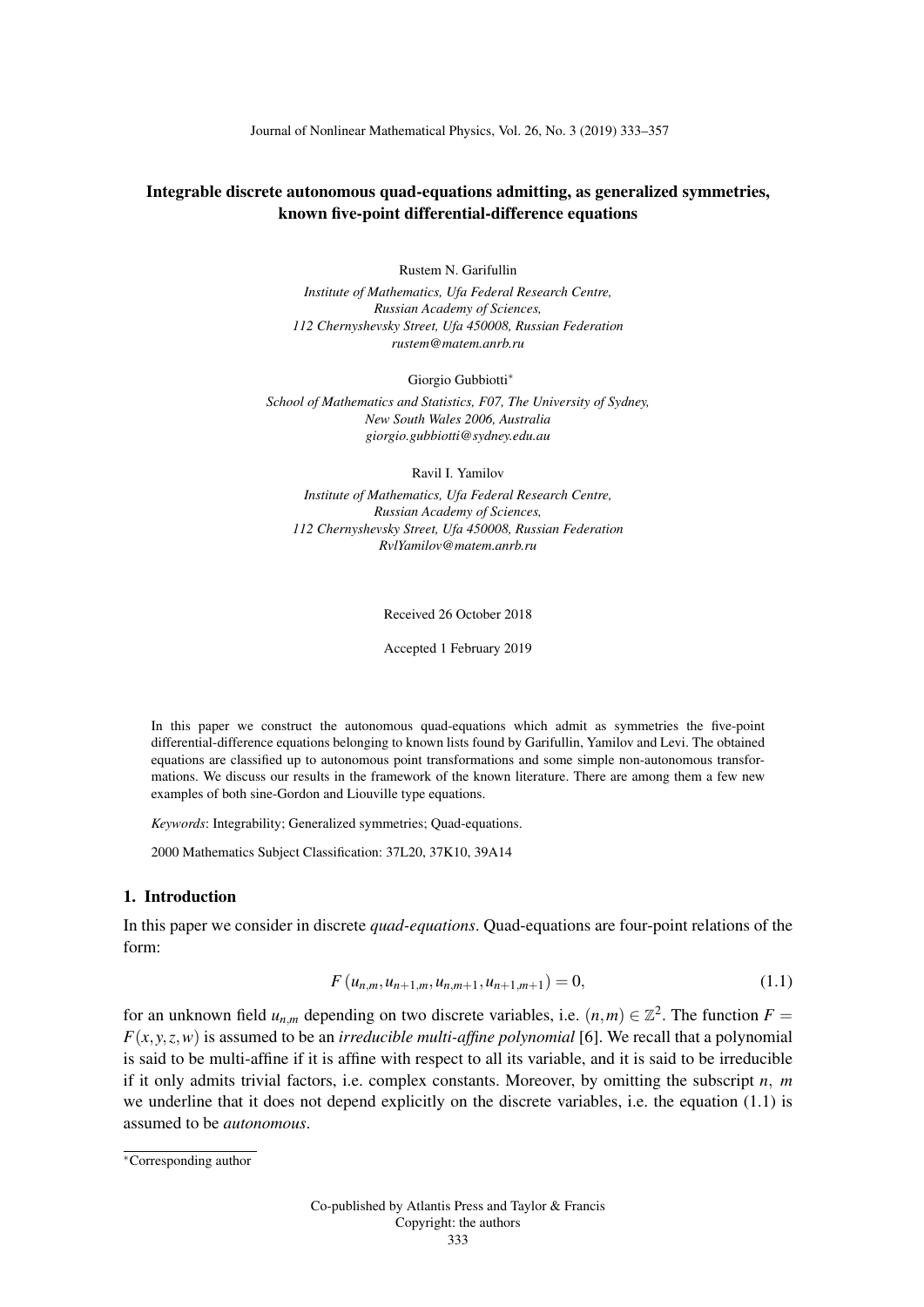It is known [20, 29, 31–33] that the *generalized symmetries* of quad-equations are given by differential-difference equations of the form:

$$
\frac{\mathrm{d}u_{n,m}}{\mathrm{d}t_1} = \varphi_{n,m}\left(u_{n+k_1,m},\ldots,u_{n-k'_1,m}\right),\tag{1.2a}
$$

$$
\frac{du_{n,m}}{dt_2} = \psi_{n,m} \left( u_{n,m+k_2}, \dots, u_{n,m-k'_2} \right),
$$
\n(1.2b)

where  $k_i, k'_i \in \mathbb{N}$ . This means that one generalized symmetries depends only on shifts in the *n* direction, while the other depends only on shifts in the *m* direction. We note that usually differentialdifference equations are also addressed by the amount of points of the lattice that they are involving. In this sense the equations in (1.2) are a  $k_1 + k_1' + 1$ -point differential-difference equation and a  $k_2 + k_2' + 1$ -point differential-difference equation respectively.

The vast majority of quad-equations known in literature admits as generalized symmetries threepoint differential-difference equations in both directions [23, 29, 32, 36, 44, 45]. When the given quad-equation admits three-point generalized symmetries it can be interpreted as a Bäcklund transformation for these differential-difference equantions [28,29]. More recently, several examples with more complicated symmetry structure have been discovered [2, 10, 11, 14, 33].

In the aforementioned papers the problem which was addressed was to find the generalized symmetries of a given quad-equation. If the generalized symmetries are given by integrable differentialdifference equations, then one can construct a whole hierarchy of generalized symmetries for the given quad-equation which is integrable according to the generalized symmetries method [46]. On the other hand, also the converse problem can be considered: fixed a differential-difference equation find the quad-equation admitting it as a generalized symmetry. This point of view was taken in [31], using one well-known five-point autonomous differential-difference equation. In [15] a similar analysis was carried out for a known class of integrable non-autonomous Volterra and Toda three-point differential-difference equations [30].

In this paper we are going to generalize the results of [15, 31]: we will start from a known integrable *autonomous five-point* differential-differential equation and construct the quad-equation admitting it as generalized symmetry in the *n* direction, i.e. of the form (1.2a). To this end we will use the classification of the five-point differential-difference equations given in [18, 19]. The equations belonging to the classification in [18, 19] have the following form:

$$
\frac{du_k}{dt} = A (u_{k+1}, u_k, u_{k-1}) u_{k+2} + B (u_{k+1}, u_k, u_{k-1}) u_{k-2} + C (u_{k+1}, u_k, u_{k-1}),
$$
\n(1.3)

i.e. are linear in  $u_{k+2}$ . We recall that in papers [18, 19] integrability is defined as the existence of an infinite hierarchy of generalized symmetries. These equations are divided in two classes, which we now describe explicitly. The first class, Class I was presented in [18] and contains all the equations of the form (1.3) such that the condition:

$$
A \neq \alpha (u_{k+1}, u_k) \alpha (u_k, u_{k-1}), \quad B \neq \beta (u_{k+1}, u_k) \beta (u_k, u_{k-1}), \qquad (1.4)
$$

holds true for any functions  $\alpha$ ,  $\beta$ . This Class contains seventeen equations. Equations belonging to this class are denoted by  $(E.x)$ , where x is an Arabic number. The second class, Class II, was presented in [19] and contains all the equations of the form (1.3) such that the condition (1.4) does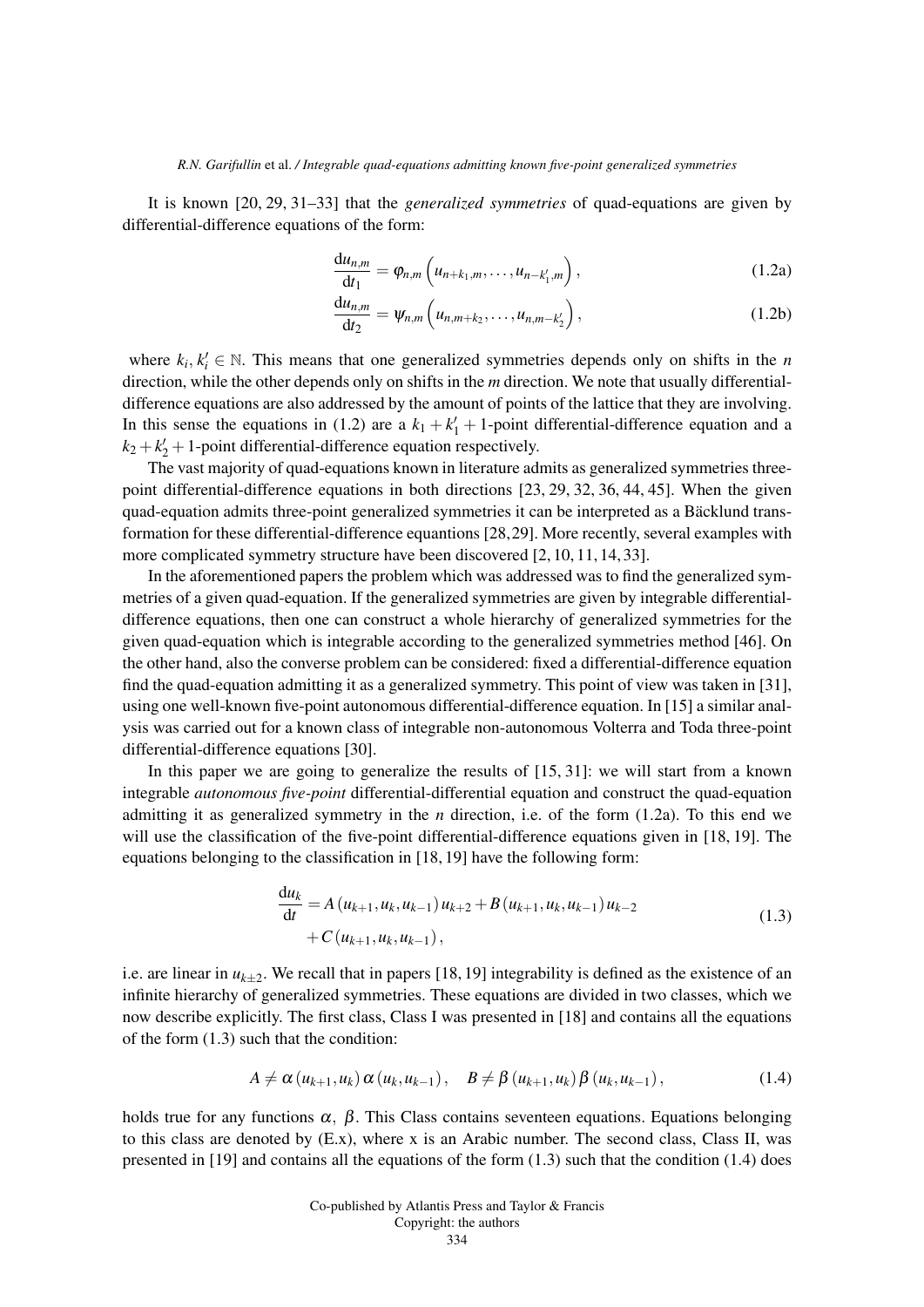not hold, i.e. there exist functions  $\alpha$ ,  $\beta$  such that

$$
A = \alpha (u_{k+1}, u_k) \alpha (u_k, u_{k-1}), \quad B = \beta (u_{k+1}, u_k) \beta (u_k, u_{k-1}). \tag{1.5}
$$

This class contains fourteen equations. Equations belonging to this class are denoted by  $(E.x')$ , where x is an Arabic number. For easier understanding of the results, we split the complete list into smaller Lists 1-6. In each List the equations are related to each other by autonomous non-invertible and non-point transformations or simple non-autonomous point transformations. Moreover, for sake of simplicity, since the equations are autonomous, in displaying the equations we will use the shorthand notation  $u_i = u_{k+i}$ .

List 1. Equations related to the double Volterra equation:

$$
\frac{du_0}{dt} = u_0(u_2 - u_{-2}),
$$
\n(E.1)

$$
\frac{du_0}{dt} = u_0^2 (u_2 - u_{-2}),
$$
\n(E.2)

$$
\frac{du_0}{dt} = (u_0^2 + u_0)(u_2 - u_{-2}),
$$
\n(E.3)

$$
\frac{du_0}{dt} = (u_2 + u_1)(u_0 + u_{-1}) - (u_1 + u_0)(u_{-1} + u_{-2}),
$$
 (E.4)

$$
\frac{du_0}{dt} = (u_2 - u_1 + a)(u_0 - u_{-1} + a)
$$
  
+  $(u_1 - u_0 + a)(u_{-1} - u_{-2} + a) + b,$  (E.5)

$$
\frac{du_0}{dt} = u_2 u_1 u_0 (u_0 u_{-1} + 1)
$$
\n(E.6)

$$
u' - (u_1u_0 + 1)u_0u_{-1}u_{-2} + u_0^2(u_{-1} - u_1),
$$

$$
\frac{du_0}{dt} = u_0 [u_1 (u_2 - u_0) + u_{-1} (u_0 - u_{-2})],
$$
\n(E.1')

$$
\frac{du_0}{dt} = u_1 u_0^2 u_{-1} (u_2 - u_{-2}).
$$
\n(E.2')

Transformations  $\tilde{u}_k = u_{2k}$  or  $\tilde{u}_k = u_{2k+1}$  turn equations (E.1)-(E.3) into the well-known Volterra equation and its modifications in their standard form. The other equations are related to the *double Volterra equation*(E.1) through some autonomous non-invertible nonpoint transformations. We note that equation  $(E.2')$  was presented in [4].

List 2. Linearizable equations:

$$
\frac{du_0}{dt} = (T - a) \left[ \frac{(u_1 + au_0 + b)(u_{-1} + au_{-2} + b)}{u_0 + au_{-1} + b} + u_0 + au_{-1} + b \right]
$$
(E.7)  
+ cu<sub>0</sub> + d,

$$
\frac{du_0}{dt} = \frac{u_2 u_0}{u_1} + u_1 - a^2 \left( u_{-1} + \frac{u_0 u_{-2}}{u_{-1}} \right) + cu_0.
$$
 (E.8)

In both equations  $a \neq 0$ , in (E.7)  $(a+1)d = bc$ , and *T* is the translation operator  $T f_k = f_{k+1}$ .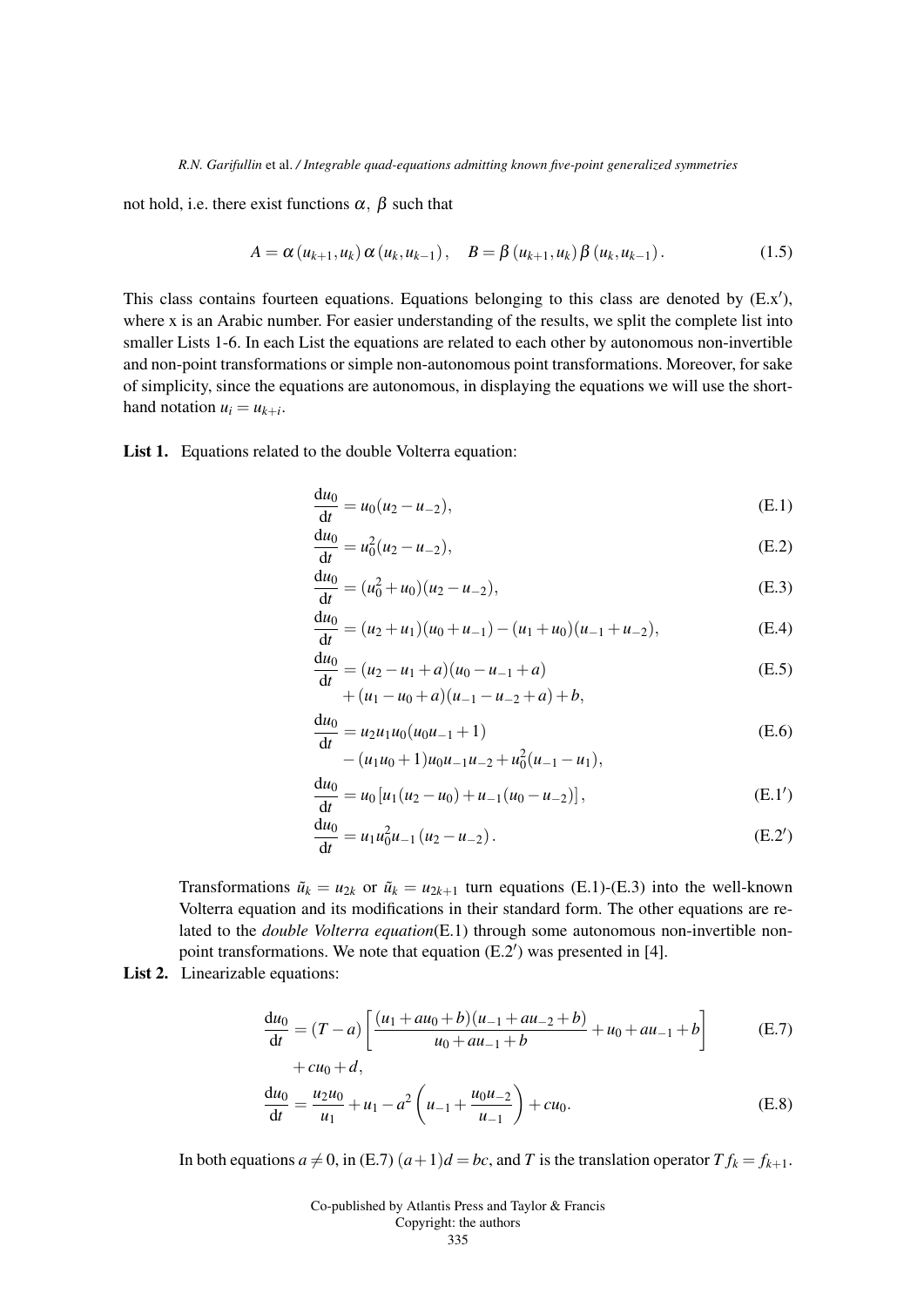Both equations of List 2 are related to the linear equation:

$$
\frac{du_0}{dt} = u_2 - a^2 u_{-2} + \frac{c}{2} u_0 \tag{1.6}
$$

through an autonomous non-invertible non-point transformations. We note that (E.7) is linked to (1.6) with a transformation which is implicit in both directions, see [18] for more details.

List 3. Equations related to a generalized symmetry of the Volterra equation:

$$
\frac{du_0}{dt} = u_0 [u_1(u_2 + u_1 + u_0) - u_{-1}(u_0 + u_{-1} + u_{-2})]
$$
\n
$$
+ cu_0 (u_1 - u_{-1}),
$$
\n(E.3')

$$
\frac{du_0}{dt} = (u_0^2 - a^2) [(u_1^2 - a^2)(u_2 + u_0) - (u_{-1}^2 - a^2)(u_0 + u_{-2})]
$$
\n
$$
+ c(u_0^2 - a^2)(u_1 - u_{-1}),
$$
\n(E.4')

$$
\frac{du_0}{dt} = (u_1 - u_0 + a)(u_0 - u_{-1} + a)(u_2 - u_{-2} + 4a + c) + b,\tag{E.5'}
$$

$$
\frac{du_0}{dt} = u_0[u_1(u_2 - u_1 + u_0) - u_{-1}(u_0 - u_{-1} + u_{-2})],
$$
 (E.6')

$$
\frac{du_0}{dt} = (u_0^2 - a^2) [(u_1^2 - a^2)(u_2 - u_0) + (u_{-1}^2 - a^2)(u_0 - u_{-2})],
$$
 (E.7')

$$
\frac{du_0}{dt} = (u_1 + u_0)(u_0 + u_{-1})(u_2 - u_{-2}).
$$
\n(E.8')

These equations are related between themselves by some transformations, for more details see [19]. Moreover equations  $(E.3', E.4', E.5')$  are the generalized symmetries of some known three-point autonomous differential-difference equations [46].

List 4. Equations of the relativistic Toda type:

$$
\frac{du_0}{dt} = (u_0 - 1) \left( \frac{u_2(u_1 - 1)u_0}{u_1} - \frac{u_0(u_{-1} - 1)u_{-2}}{u_{-1}} - u_1 + u_{-1} \right),
$$
 (E.9)

$$
\frac{du_0}{dt} = \frac{u_2 u_1^2 u_0^2 (u_0 u_{-1} + 1)}{u_1 u_0 + 1} - \frac{(u_1 u_0 + 1) u_0^2 u_{-1}^2 u_{-2}}{u_0 u_{-1} + 1}
$$
(E.10)

$$
-\frac{(u_1 - u_{-1})(2u_1u_0u_{-1} + u_1 + u_{-1})u_0^3}{(u_1u_0 + 1)(u_0u_{-1} + 1)},
$$
  
\n
$$
\frac{du_0}{dt} = (u_1u_0 - 1)(u_0u_{-1} - 1)(u_2 - u_{-2}).
$$
\n(E.13')

Equation  $(E.13')$  was known [12, 14] to be is a relativistic Toda type equation. Since in [18] it was shown that the equations of List 4 are related through autonomous non-invertible non-point transformations, it was suggested that (E.9) and (E.10) should be of the same type. Finally, we note that equation (E.9) appeared in [1] earlier than in [18].

List 5. Equations related to the Itoh-Narita-Bogoyavlensky (INB) equation:

$$
\frac{du_0}{dt} = u_0(u_2 + u_1 - u_{-1} - u_{-2}),
$$
\n(E.11)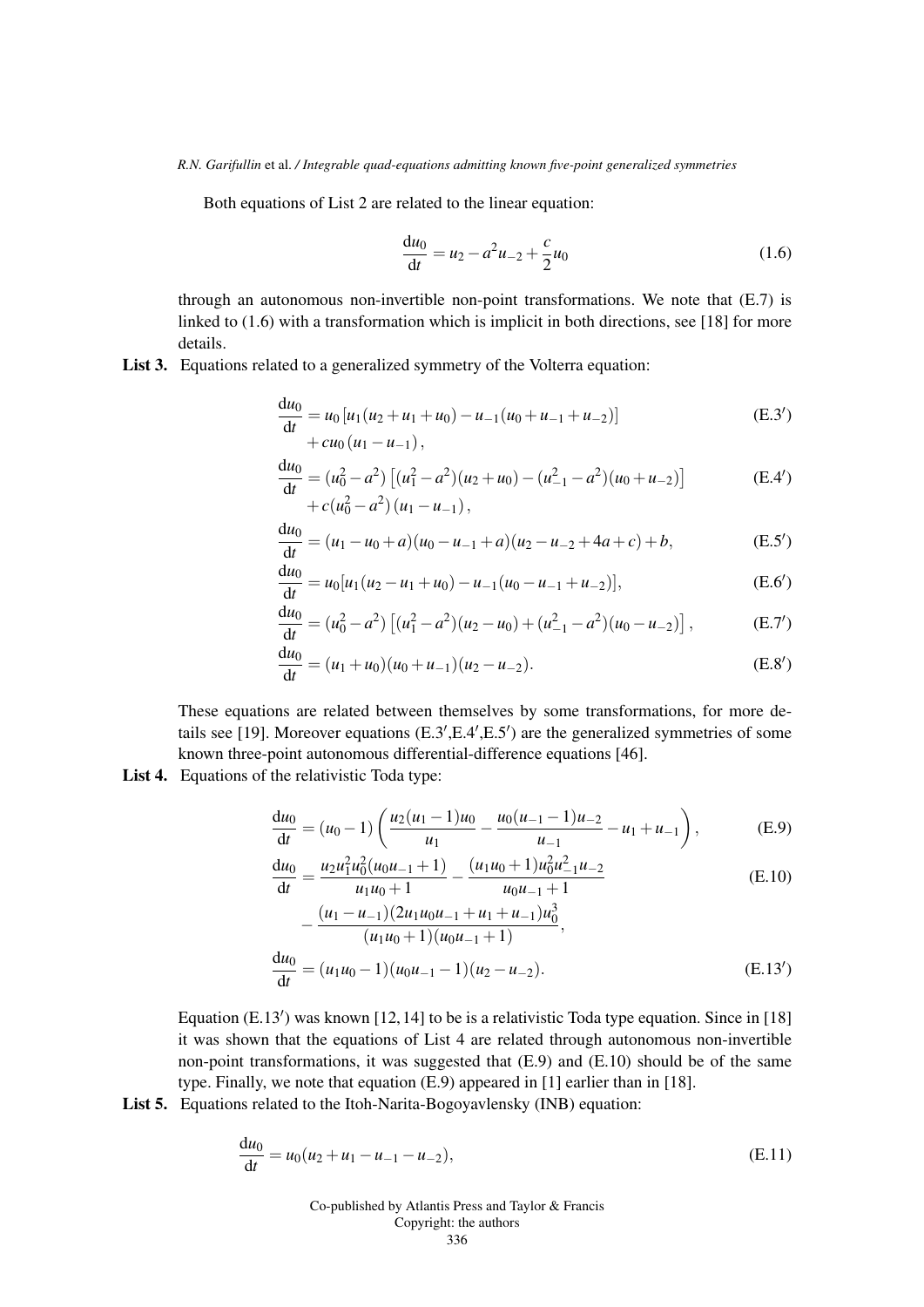$$
\frac{du_0}{dt} = (u_2 - u_1 + a)(u_0 - u_{-1} + a)
$$
  
+  $(u_1 - u_0 + a)(u_{-1} - u_{-2} + a)$  (E.12)

$$
+(u_1-u_0+a)(u_0-u_{-1}+a)+b,
$$

$$
\frac{du_0}{dt} = (u_0^2 + au_0)(u_2u_1 - u_{-1}u_{-2}),
$$
\n(E.13)

$$
\frac{du_0}{dt} = (u_1 - u_0)(u_0 - u_{-1}) \left(\frac{u_2}{u_1} - \frac{u_{-2}}{u_{-1}}\right),
$$
\n(E.14)

$$
\frac{du_0}{dt} = u_0(u_2u_1 - u_{-1}u_{-2}),
$$
\n(E.9')

$$
\frac{du_0}{dt} = (u_1 - u_0 + a)(u_0 - u_{-1} + a)(u_2 - u_1 + u_{-1} - u_{-2} + 2a) + b,\tag{E.10'}
$$

$$
\frac{du_0}{dt} = u_0(u_1u_0 - a)(u_0u_{-1} - a)(u_2u_1 - u_{-1}u_{-2}),
$$
\n(E.11')

$$
\frac{du_0}{dt} = (u_1 + u_0)(u_0 + u_{-1})(u_2 + u_1 - u_{-1} - u_{-2}).
$$
\n(E.12')

Equation (E.11) is the well-known INB equation [8,27,34]. Equations (E.12) with  $a = 0$  and  $(E.13)$  with  $a = 0$  are simple modifications of the INB and were presented in [33] and [9], respectively. Equation (E.13) with  $a = 1$  has been found in [40]. Up to an obvious linear transformation, it is equation (17.6.24) with  $m = 2$  in [40]. Equation (E.9<sup>'</sup>) is a well-known modification of INB equation (E.11), found by Bogoyalavlesky himself [8]. Finally, equation (E.11') with  $a = 0$  was considered in [4]. All the equations in this list can be reduced to the INB equation using autonomous non-invertible non-point transformations. Moreover, equations  $(E.12)$ , $(E.14)$  and  $(E.9')$  are related through non-invertible transformations to the equation:

$$
\frac{du_0}{dt} = (u_2 - u_0) (u_1 - u_{-1}) (u_0 - u_{-2}).
$$
\n(1.7)

We will also study below equation (1.7), see Remark 2.2 in Section 2. List **6.** Other equations:

$$
\frac{du_0}{dt} = u_0^2 (u_2 u_1 - u_{-1} u_{-2}) - u_0 (u_1 - u_{-1}),
$$
\n(E.15)

$$
\frac{du_0}{dt} = (u_0 + 1) \left[ \frac{u_2 u_0 (u_1 + 1)^2}{u_1} - \frac{u_{-2} u_0 (u_{-1} + 1)^2}{u_{-1}} + (1 + 2u_0)(u_1 - u_{-1}) \right], \quad (E.16)
$$

$$
\frac{du_0}{dt} = (u_0^2 + 1) \left( u_2 \sqrt{u_1^2 + 1} - u_{-2} \sqrt{u_{-1}^2 + 1} \right),
$$
\n(E.17)

$$
\frac{du_0}{dt} = u_1 u_0^3 u_{-1} (u_2 u_1 - u_{-1} u_{-2}) - u_0^2 (u_1 - u_{-1}).
$$
\n(E.14')

Equation (E.15) has been found in [42] and it is called the discrete Sawada-Kotera equation [2,42]. Equation (E.14') is a simple modification of the discrete Sawada-Kotera equation (E.15). Equation (E.16) has been found in [1] and is related to (E.15). On the other hand equation (E.17) has been found as a result of the classification in [18] and seems to be a new equation. It was shown in  $[16]$  that equation  $(E.17)$  is a discrete analogue of the Kaup-Kupershmidt equation. Then we will refer to equation (E.17) as the discrete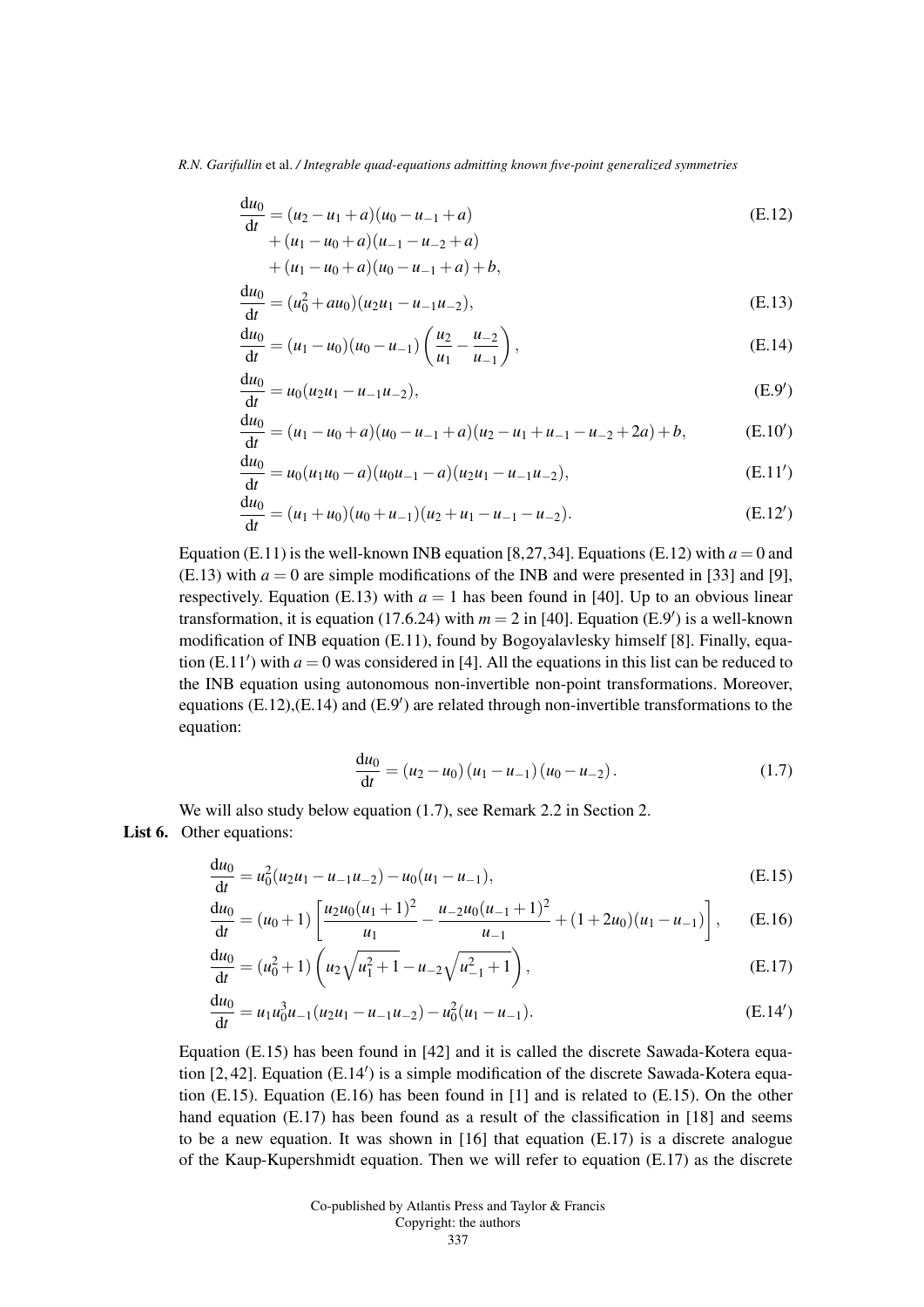Kaup-Kupershmidt equation. No transformation into known equations of equation (E.17) is known.

As a result we will obtain several examples of autonomous nontrivial quad-equations. By nontrivial equations we mean non-degenerate, irreducible and nonlinear equations. Moreover we consider as trivial also the equations

$$
u_{n+1,m+1}u_{n,m+1} = \kappa_1 u_{n+1,m}u_{n,m}, \qquad (1.8a)
$$

$$
u_{n+1,m+1}u_{n,m} = \kappa_2 u_{n+1,m}u_{n,m+1}, \qquad (1.8b)
$$

which are equavalent to a linear one up to the transcendental transformation  $u_{n,m} = \exp v_{n,m}$ . The resulting equations belong to two different types of equations: they can be either *Liouville type* LT or *sine-Gordon type* sGT. Liouville type equations are quad-equation which are *Darboux integrable*, i.e. they possess *first integrals*, one containing only shifts in the first direction and the other containing only shifts in the second direction. This means that there exist two functions:

$$
W_1 = W_{1,n,m}(u_{n+l_1,m}, u_{n+l_1+1,m}, \dots, u_{n+k_1,m}),
$$
\n(1.9a)

$$
W_2 = W_{2,n,m}(u_{n,m+l_2}, u_{n,m+l_2+1}, \dots, u_{n,m+k_2}),
$$
\n(1.9b)

where  $l_1 < k_1$  and  $l_2 < k_2$  are integers, such that the relations

$$
(T_n - \text{Id})W_2 = 0, \tag{1.10a}
$$

$$
(T_m - \text{Id})W_1 = 0 \tag{1.10b}
$$

hold true identically on the solutions of (1.1). By  $T_n$ ,  $T_m$  we denote the shift operators in the first and second directions, i.e.  $T_n h_{n,m} = h_{n+1,m}$ ,  $T_m h_{n,m} = h_{n,m+1}$ , and by Id we denote the identity operator Id  $h_{n,m} = h_{n,m}$ . The number  $k_i - l_i$ , where  $i = 1, 2$ , is called the *order* of the first integral  $W_i$ . On the other hand a quad-equation is said to be of sine-Gordon type if it is not Darboux integrable and possess two generalized symmetries of the form (1.2). Such equations are usually integrable by the inverse scatteting method.

We underline that, by construction, all the equations we are going to produce will possess a generalized symmetry in the *n* direction (1.2a) which is not sufficient for integrability. To prove that the equation, we are going to produce, are LT or sGT we will either identify them with known equations, or present their first integrals in the sense of (1.9) or a generalized symmetry in the *m* direction  $(1.2b)$ .

The plan of the paper is then the following: In Section 2 we discuss the theoretical background which allows us to make the relevant computations. In Section 3 we enumerate all the quad-equations of the form  $(1.1)$  which corresponds to the equations of the Class I and II and describe their properties. Finally in Section 4 we give a summary of the work and some outlook for future works in the field.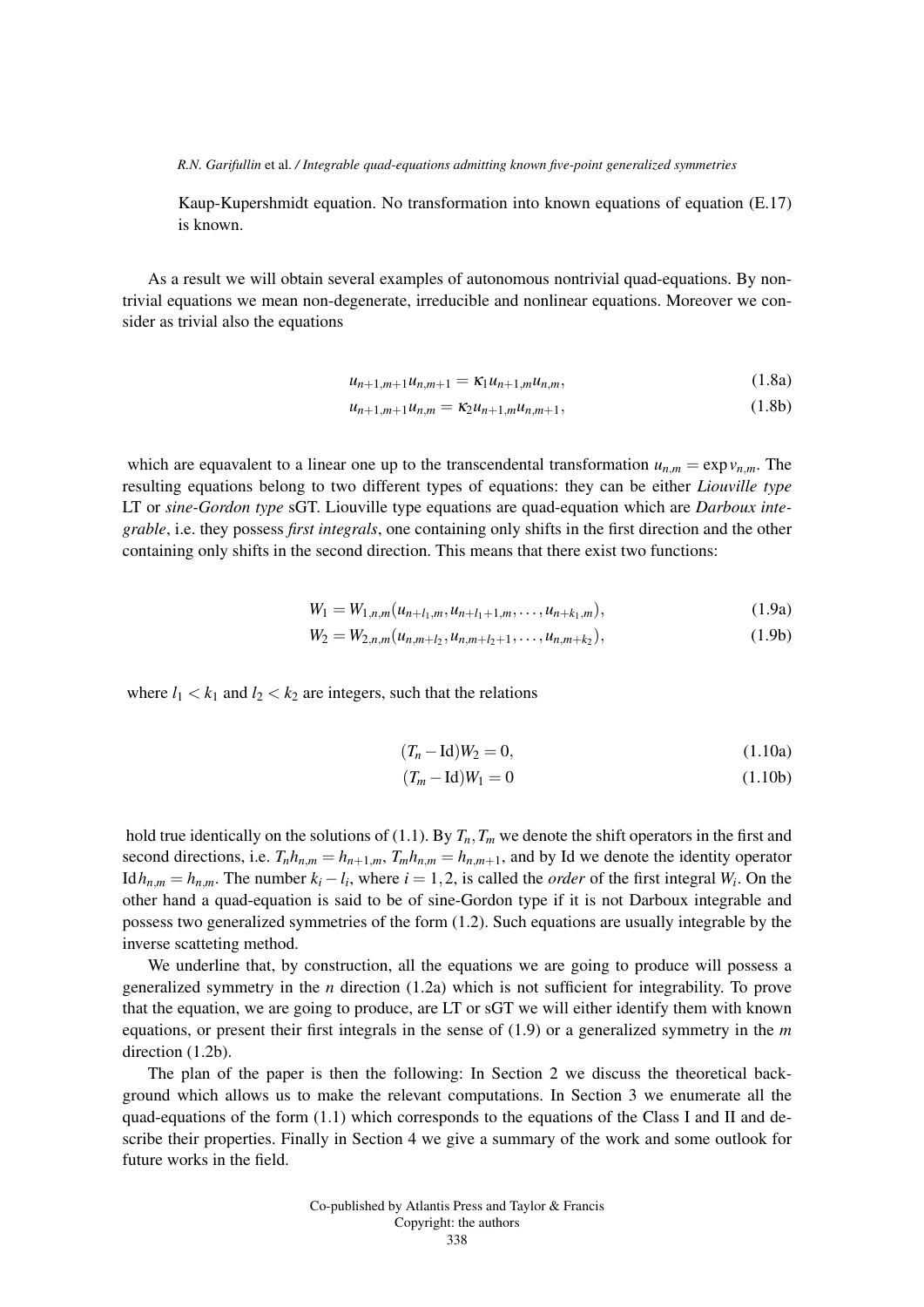## 2. The method

The most general autonomous multi-affine quad-equation has the following form:

$$
F \equiv u_{n+1,m+1}u_{n,m+1}(a_1u_{n,m}u_{n+1,m} + a_2u_{n,m} + a_3u_{n+1,m} + a_4) +u_{n+1,m+1}(b_1u_{n,m}u_{n+1,m} + b_2u_{n,m} + b_3u_{n+1,m} + b_4) +u_{n,m+1}(c_1u_{n,m}u_{n+1,m} + c_2u_{n,m} + c_3u_{n+1,m} + c_4) +d_1u_{n,m}u_{n+1,m} + d_2u_{n,m} + d_3u_{n+1,m} + d_4 = 0.
$$
\n(2.1)

From (1.2a) and (1.3) we have that the most general symmetry in the *n* direction of the form (1.2a) belonging to Class I and II can be written as:

$$
\dot{u}_{n,m} = a(u_{n+1,m}, u_{n,m}, u_{n-1,m})u_{n+2,m} + b(u_{n+1,m}, u_{n,m}, u_{n-1,m})u_{n-2,m} + c(u_{n+1,m}, u_{n,m}, u_{n-1,m}).
$$
\n(2.2)

We have then the following general result, analogous to Theorem 2 in [15]:

Theorem 2.1. *If the autonomous quad-equation* (2.1) *admits a generalized symmetry of the form* (2.2) *then it has the following form:*

$$
\hat{F} \equiv \alpha u_{n+1,m+1} u_{n,m+1} + u_{n+1,m+1} (\beta_1 u_{n,m} + \beta_2) + u_{n,m+1} (\gamma_1 u_{n+1,m} + \gamma_2) \n+ \delta_1 u_{n,m} u_{n+1,m} + \delta_2 u_{n,m} + \delta_3 u_{n+1,m} + \delta_4 = 0.
$$
\n(2.3)

*Proof.* By multi-linearity we can always solve (2.1) with respect to  $u_{n+1,m+1}$  and write:

$$
u_{n+1,m+1} = f(u_{n+1,m}, u_{n,m}, u_{n,m+1}). \tag{2.4}
$$

From Theorem 2 in [31] we have that a quad-equation admits a generalized symmetry of the form (1.2a) with  $k_1 = -k'_1 = 2$  if the following conditions are satisfied:

$$
(T_n - T_n^{-1}) \log \frac{\partial f}{\partial u_{n+1,m}} = (1 - T_m) \log \frac{\partial \varphi}{\partial u_{n+2,m}},
$$
\n(2.5a)

$$
(T_n^{-2} - 1)\log\left(\frac{\partial f}{\partial u_{n,m}}\middle/\frac{\partial f}{\partial u_{n,m+1}}\right) = (1 - T_m)\log\frac{\partial \varphi}{\partial u_{n-2,m}}.\tag{2.5b}
$$

In (2.5) we suppressed the indices  $n, m$  in  $\varphi$  since we are dealing with autonomous differentialdifference equations. Now from (2.2) we have:

$$
\frac{\partial \varphi}{\partial u_{n+2,m}} = a(u_{n+1,m}, u_{n,m}, u_{n-1,m}), \quad \frac{\partial \varphi}{\partial u_{n-2,m}} = b(u_{n+1,m}, u_{n,m}, u_{n-1,m}). \tag{2.6}
$$

From equation (2.6) we have differentiating (2.5a) w.r.t.  $u_{n+2,m}$ :

$$
0 = \frac{\partial}{\partial u_{n+2,m}} T_n \log \frac{\partial f}{\partial u_{n+1,m}} = -2T_n \left( \frac{\partial^2 F / \partial u_{n+1,m+1} \partial u_{n+1,m}}{\partial F / \partial u_{n+1,m+1}} \right),\tag{2.7}
$$

where we used the implicit function theorem and the fact that  $F$  is multi-affine (2.1). In the same way differentiating (2.5b) w.r.t *un*−2,*<sup>m</sup>* we get:

$$
0 = \frac{\partial}{\partial u_{n-2,m}} T_n^{-2} \log \left( \frac{\partial f}{\partial u_{n,m}} \middle/ \frac{\partial f}{\partial u_{n,m+1}} \right) = -2T_n^{-2} \left( \frac{\partial^2 F / \partial u_{n,m+1} \partial u_{n,m}}{\partial F / \partial u_{n,m+1}} \right). \tag{2.8}
$$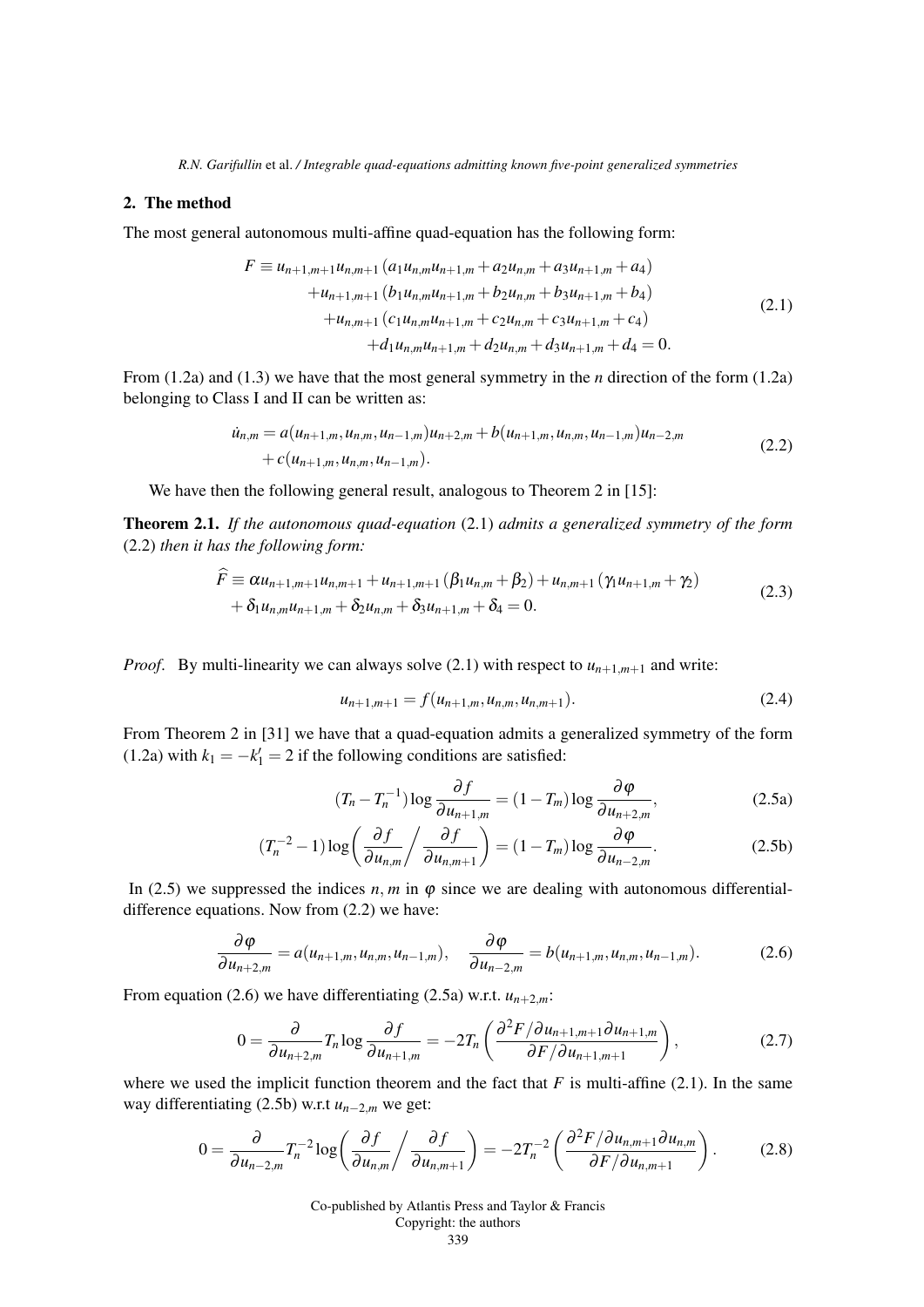Therefore we get the two conditions:

$$
\frac{\partial^2 F}{\partial u_{n+1,m+1}\partial u_{n+1,m}} = \frac{\partial^2 F}{\partial u_{n,m+1}\partial u_{n,m}} = 0.
$$
 (2.9)

Working out explicitly the conditions in (2.9) and using (2.1) we obtain:

$$
a_1 = a_2 = a_3 = b_1 = b_3 = c_1 = c_2 = 0.
$$
\n(2.10)

Relabeling the parameters as

$$
a_4 \rightarrow \alpha
$$
,  $b_2 \rightarrow \beta_1$ ,  $b_4 \rightarrow \beta_2$ ,  $c_3 \rightarrow \gamma_1$ ,  $c_4 \rightarrow \gamma_2$ ,  $d_i \rightarrow \delta_i$ , (2.11)

equation (2.3) follows.  $\Box$ 

**Remark 2.1.** We note that the condition  $(2.9)$  is the same as formula  $(29)$  in [15] even though the class of considered differential-difference equation is different.

Remark 2.2. It can be proved in a similar way that Theorem 2.1 is valid for generalized symmetries of the form (1.2a) satisfying the conditions  $k'_1 = k_1$  and

$$
\frac{\partial^2 \varphi_{n,m}}{\partial u_{n+k_1}^2} = 0, \quad \frac{\partial^2 \varphi_{n,m}}{\partial u_{n-k_1}^2} = 0.
$$
\n(2.12)

Theorem 2.1 tells us that the most general form of a quad-equation admitting a five-point generalized symmetry in the *n* direction of the form (2.2) is given by (2.3). At this point we can pick up any of the members of Class I and II and follow the scheme of [18, App. B], i.e. we fix a specific form of *a*, *b* and *c* in (2.2). We beging by imposing the exponential integrability conditions (2.5a) and (2.5b) and finally we impose the symmetry condition:

$$
\sum_{i,j \in \{0,1\}} \varphi(u_{n+2+i,m+j}, \dots, u_{n-2+i,m+j}) \frac{\partial \widehat{F}}{\partial u_{n+i,m+j}} = 0 \tag{2.13}
$$

which must be satisfied on all the solutions of  $(2.3)$ . Then we express in  $(2.13)$  the functions  $u_{n+2,m+1}$ ,  $u_{n+1,m+1}$  and  $u_{n-1,m+1}$  in terms of the independent variables

$$
u_{n+2,m}, u_{n+1,m}, u_{n,m}, u_{n-1,m}, u_{n,m+1}.
$$
\n(2.14)

Taking the numerator of  $(2.13)$  we obtain a polynomial in the independent variable  $(2.14)$ . This polynomial must be identically zero, so we can equate to zero all its coefficients.

This lead us to a system of algebraic equation in the coefficients of the multi-affine function (2.3). Doing so we reduce the problem of finding a quad-equation admitting a given five-point symmetry of the form (2.2) to the problem of solving system of algebraic equations. Such system can be solved using a Computer Algebra System like Maple, Mathematica or Reduce. Amongst the possible solutions of the system we choose the non-degenerate ones. The non-degeneracy condition is the following one:

$$
\frac{\partial F}{\partial u_{n+1,m+1}} \frac{\partial f}{\partial u_{n+1,m}} \frac{\partial f}{\partial u_{n,m+1}} \frac{\partial f}{\partial u_{n,m}} \neq 0.
$$
 (2.15)

Note that this non-degeneracy condition includes the requirement that a quad-equation must be given by an irreducible multi-affine polynomial, see the introduction.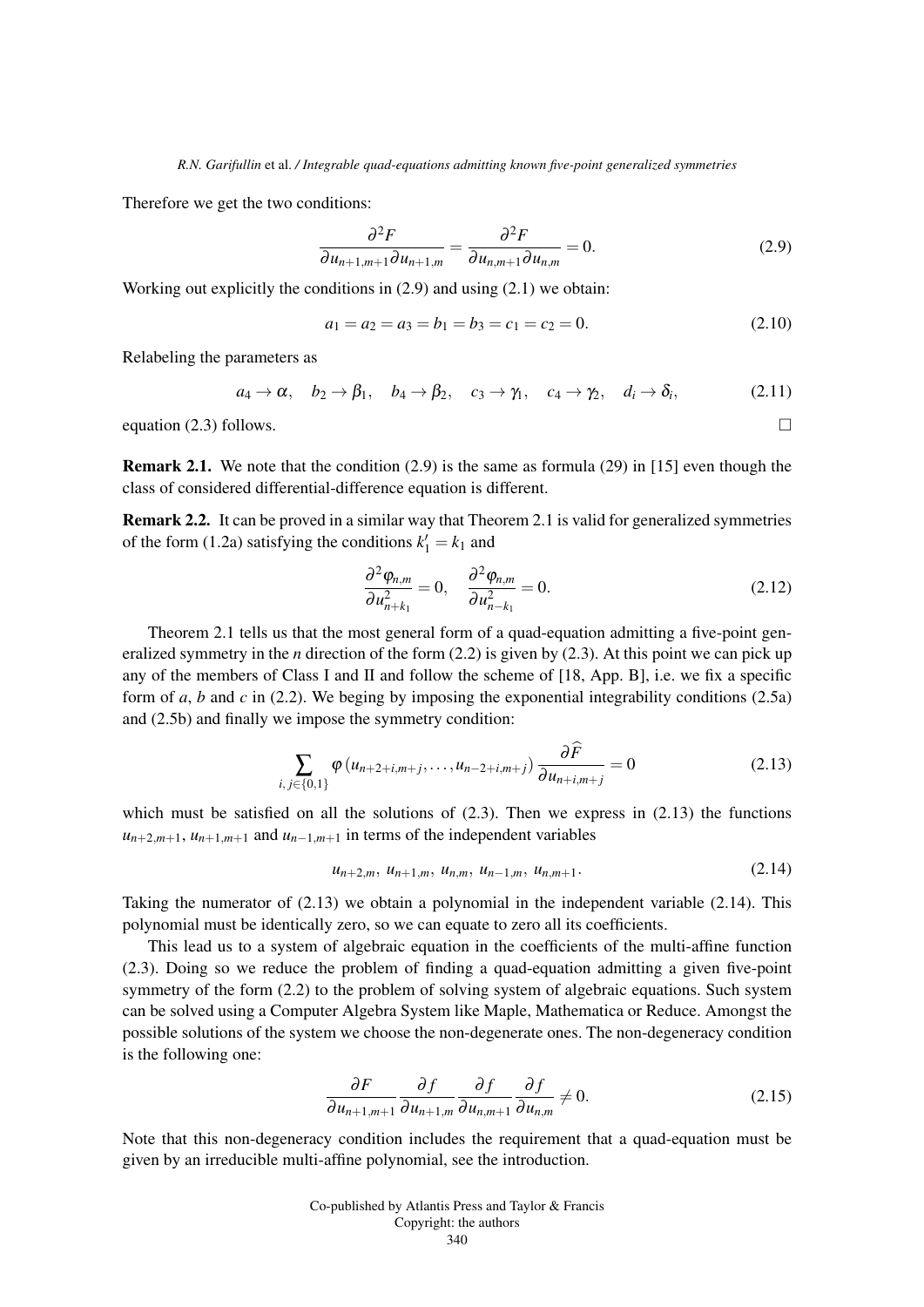Remark 2.3. Several equations in Class I and II, e.g. (E.5) or (E.5'), depend on some parameters. Depending on the value of the parameters there can be, in principle, different quad-equations admitting the given differential-difference equation as five-point generalized symmetries. When possible, in order to avoid ambiguities and simplify the problem, we use some simple autonomous transformations to fix the values of some parameters. The remaining free parameters are then treated as unknown coefficients in the system of algebraic equations. We will describe these subcases when needed in the next section.

The number of the resulting equations is then reduced using some point transformations. These point transformations are essentially of two different kind: non-autonomous transformations of the dependent variable *un*,*m*:

$$
u_{n,m} \to (-1)^m u_{n,m}, \tag{T.1}
$$

$$
u_{n,m} \to \left(\frac{1+\mathrm{i}\sqrt{3}}{2}\right)^m u_{n,m},\tag{T.2}
$$

$$
u_{n,m} \to i^m u_{n,m} \tag{T.3}
$$

and mirror reflections of the lattice:

$$
m \to 1-m
$$
, i.e.  $u_{n,m} \longleftrightarrow u_{n,m+1}$ ,  $u_{n+1,m} \longleftrightarrow u_{n+1,m+1}$ ,  $(T^*1)$ 

$$
n \to 1-n, \quad \text{i.e.} \quad u_{n,m} \longleftrightarrow u_{n+1,m}, \quad u_{n,m+1} \longleftrightarrow u_{n+1,m+1}. \tag{T*2}
$$

Now, in the next section we describe the results of this search.

### 3. Results

In this section we describe the results of the procedure outlined in Section 2. Specifically, as described in 2.3 we will explicit the particular cases in which the parametric equations can be divided.

## 3.1. *List 1*

Equation (E.1): To equation (E.1) correspond only degenerate quad-equations in the sense of condition (2.15).

Equation (E.2): To equation (E.2) correspond two nontrivial quad-equations:

$$
u_{n+1,m+1}(au_{n,m+1} + u_{n,m}) - u_{n+1,m}(u_{n,m+1} + au_{n,m}) = 0, \quad a^2 = -1.
$$
 (3.1)

Up to transformation (T.1) we can reduce these two equations to only one, say the one with  $a = -i$ . Equation (3.1,  $a = -i$ ) is a special case of equation (7) with  $a_2 = -i$  of List 4 in [14]. This means that this is a LT equation, its first integrals being:

$$
W_1 = u_{n+1,m}u_{n-1,m}, \quad W_2 = i^{n+1} \frac{u_{n,m+1} - u_{n,m}}{u_{n,m+1} + u_{n,m}}.
$$
\n(3.2)

See [14] for more details.

Equation (E.3): To equation (E.3) correspond only degenerate quad-equations in the sense of condition (2.15).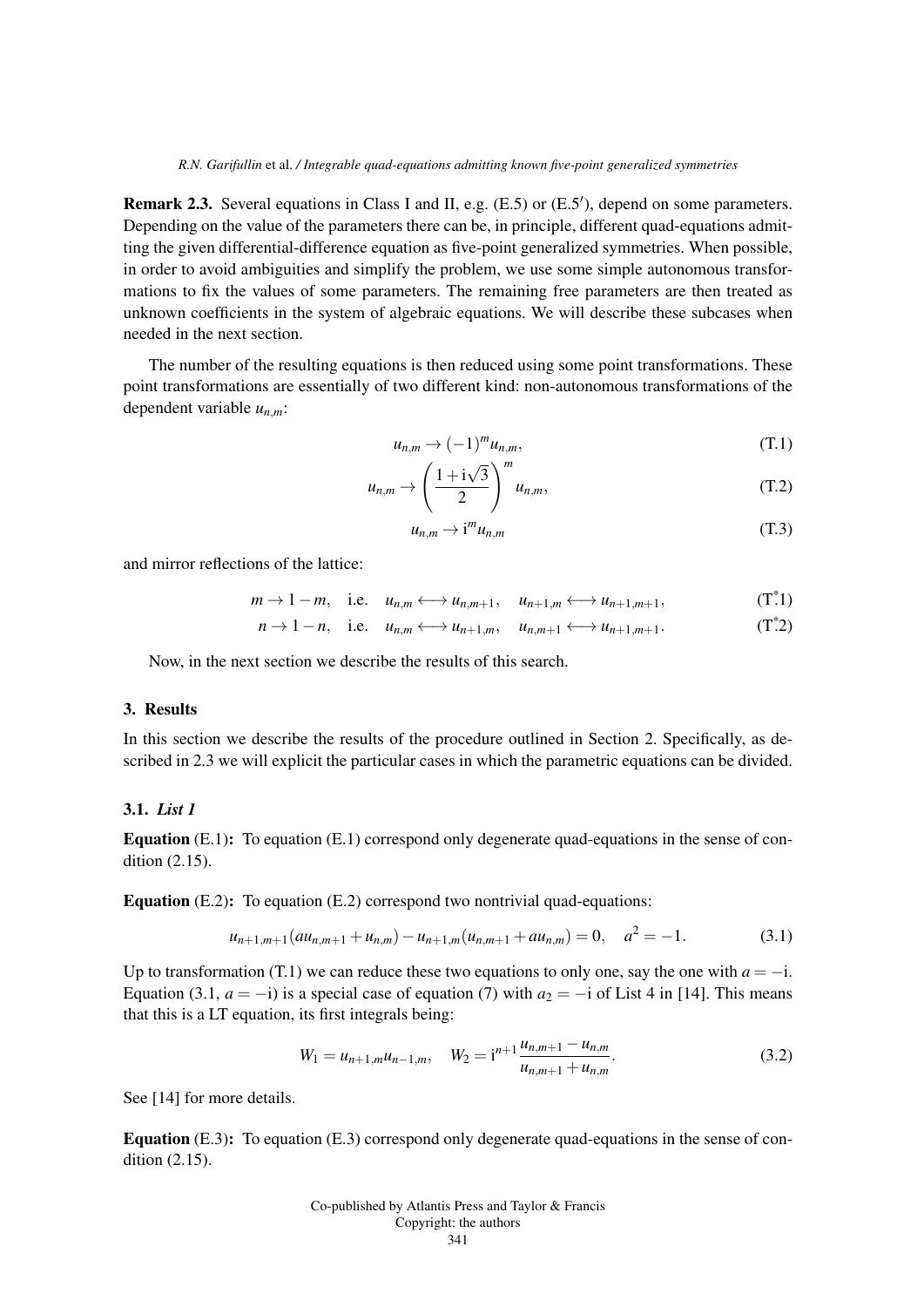Equation (E.4): To equation (E.4) correspond only degenerate quad-equations in the sense of condition (2.15) or the linear discrete wave equation:

$$
u_{n+1,m+1} + u_{n,m+1} - u_{n+1,m} - u_{n,m} = 0.
$$
\n(3.3)

**Equation** (E.5): Equation (E.5) depends on the parameters *a* and *b*. If  $a \neq 0$  it is possible to scale it to one through a scaling transformation. This amounts to consider the cases  $a = 1$  and  $a = 0$ .

To equation (E.5,  $a = 1$ ) correspond only degenerate quad-equations in the sense of condition  $(2.15)$  or the linear discrete wave equation (3.3). The same holds true for equation (E.5,  $a = 0$ ). So to all the instances of equation (E.5) correspond only trivial or linear equations.

**Equation** (E.6): To equation (E.6) correspond two quad-equation. One is the trivial exponential wave equation (1.8a), while the other one is the LT equation:

$$
u_{n+1,m+1}u_{n,m+1} + u_{n+1,m}u_{n,m} + 1 = 0.
$$
\n(3.4)

Equation (3.4) is equation (9) with  $c_4 = 1$  of List 4 in [14]. Its first integrals are [14]:

$$
W_1 = (-1)^m (2u_{n+1,m}u_{n,m} + 1), \quad W_2 = \left(\frac{u_{n,m+1}}{u_{n,m-1}}\right)^{(-1)^n}.
$$
 (3.5)

Equation  $(E.1')$ : To equation  $(E.1')$  correspond only degenerate quad-equations in the sense of condition (2.15) and the trivial linearizable equation (1.8a).

Equation  $(E.2')$ : Equation  $(E.2')$  is very rich, since it give raise to many different equations. We have two trivial linearizable equations of the form (1.8a), but also twelve nontrivial equations. We have four equations of the form:

$$
(k_1u_{n,m} + k_3u_{n,m+1})u_{n+1,m} + (k_2u_{n,m} + k_4u_{n,m+1})u_{n+1,m+1} = 0,
$$
\n(3.6)

with

$$
k_1 = 1, \qquad k_2 = -1, \quad k_3 = 1, \qquad k_4 = 1,\tag{3.7a}
$$

$$
k_1 = 1,
$$
  $k_2 = i,$   $k_3 = -i,$   $k_4 = -1,$  (3.7b)

$$
k_1 = -1, \quad k_2 = i, \quad k_3 = -i, \quad k_4 = 1,
$$
 (3.7c)

$$
k_1 = -1, \quad k_2 = -1, \quad k_3 = 1, \quad k_4 = -1.
$$
 (3.7d)

Then four equations of the form:

$$
u_{n,m}u_{n+1,m} + k_1 u_{n,m+1}u_{n+1,m} + k_2 u_{n,m+1}u_{n+1,m+1} = 0,
$$
\n(3.8)

with

$$
k_1 = -1 + i, \quad k_2 = -i,\tag{3.9a}
$$

$$
k_1 = 1 - i, \qquad k_2 = -i,\tag{3.9b}
$$

$$
k_1 = -1 - i, \quad k_2 = i,\tag{3.9c}
$$

$$
k_1 = 1 + i, \qquad k_2 = i. \tag{3.9d}
$$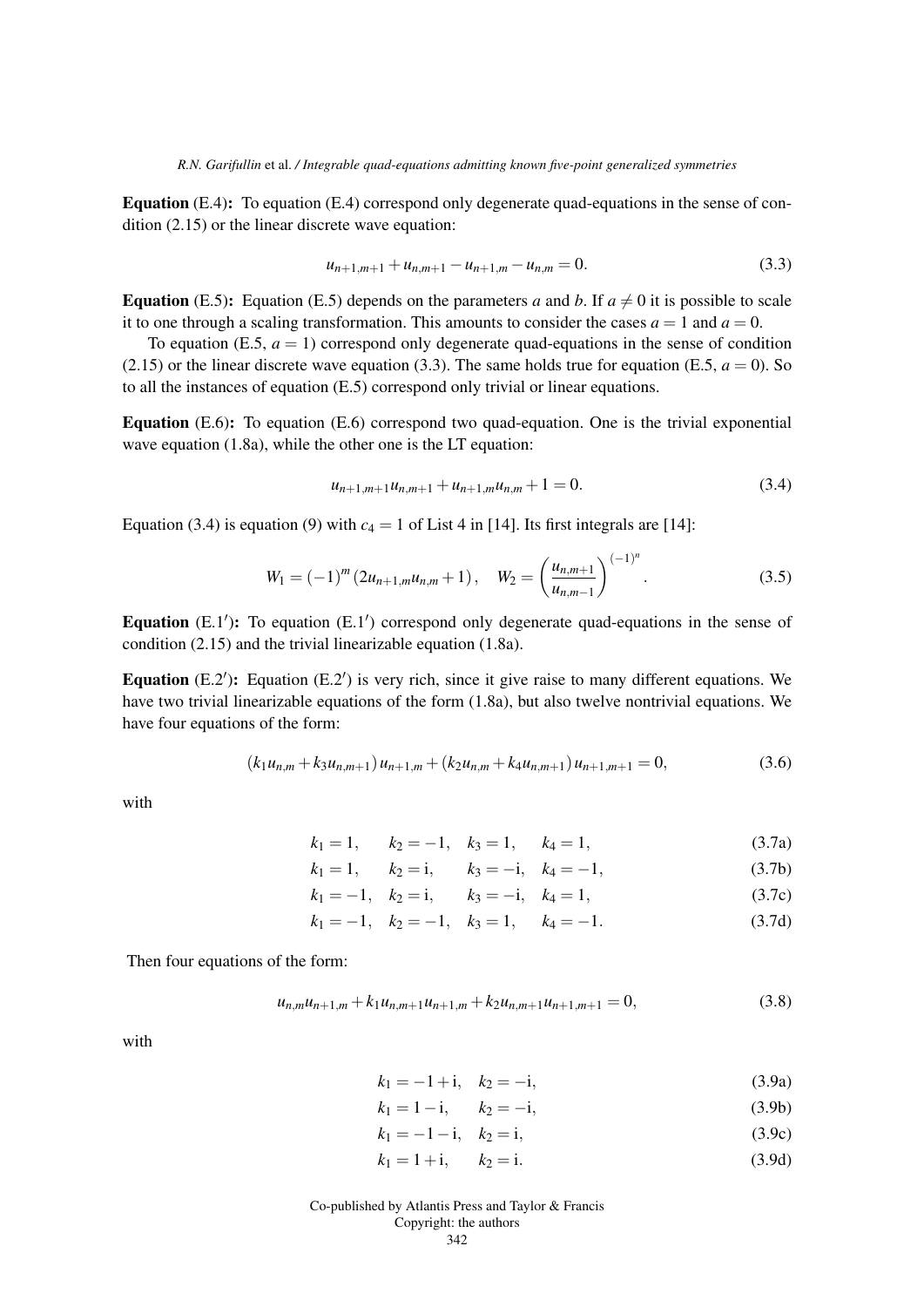Finally we have four equations of the form:

$$
u_{n,m}u_{n+1,m} + k_1 u_{n,m}u_{n+1,m+1} + k_2 u_{n,m+1}u_{n+1,m+1} = 0,
$$
\n(3.10)

with:

$$
k_1 = -1 + i, \quad k_2 = -i,\tag{3.11a}
$$

$$
k_1 = 1 - i, \qquad k_2 = -i,\tag{3.11b}
$$

$$
k_1 = -1 - i, \quad k_2 = i,\tag{3.11c}
$$

$$
k_1 = 1 + i, \qquad k_2 = i. \tag{3.11d}
$$

Up to the transformations (T.1,T.3) and (T<sup>\*</sup>.1) we can reduce equations (3.6,3.8,3.10) to only two equations, say (3.6) with the parameters (3.7d) and (3.8) with the parameters (3.9d):

$$
(u_{n,m} - u_{n,m+1})u_{n+1,m} + (u_{n,m+1} + u_{n,m})u_{n+1,m+1} = 0,
$$
\n(3.12a)

$$
[u_{n,m} + (1+i)u_{n,m+1}]u_{n+1,m} + iu_{n+1,m+1}u_{n,m+1} = 0.
$$
 (3.12b)

For a complete description of the transformations leading to (3.12) see Figure 1.



(a) Transformations for equation (3.6)



(b) Transformations for equations (3.8,3.10)

Figure 1: The relationship between the equations  $(3.6, 3.8, 3.10)$ . By  $(T.1) \circ (T.3)$  we mean the composition of the two transformations.

Equation (3.12a) is a LT equation. It can identified with equation (7) with  $a_2 = 1$  of List 4 of [14]. In particular its first integrals are given by:

$$
W_1 = (-1)^m u_{n+1,m} u_{n-1,m}, \quad W_2 = i^n \frac{u_{n,m} + i u_{n,m+1}}{i u_{n,m} + u_{n,m+1}}.
$$
\n(3.13)

Equation (3.12b) is a LT equation too. Its first integrals are given by:

$$
W_1 = u_{n,m}u_{n+1,m}u_{n+2,m}u_{n+3,m}, \quad W_2 = (-i)^n \frac{u_{n,m} + i u_{n,m+1}}{u_{n,m} + u_{n,m+1}}.
$$
\n(3.14)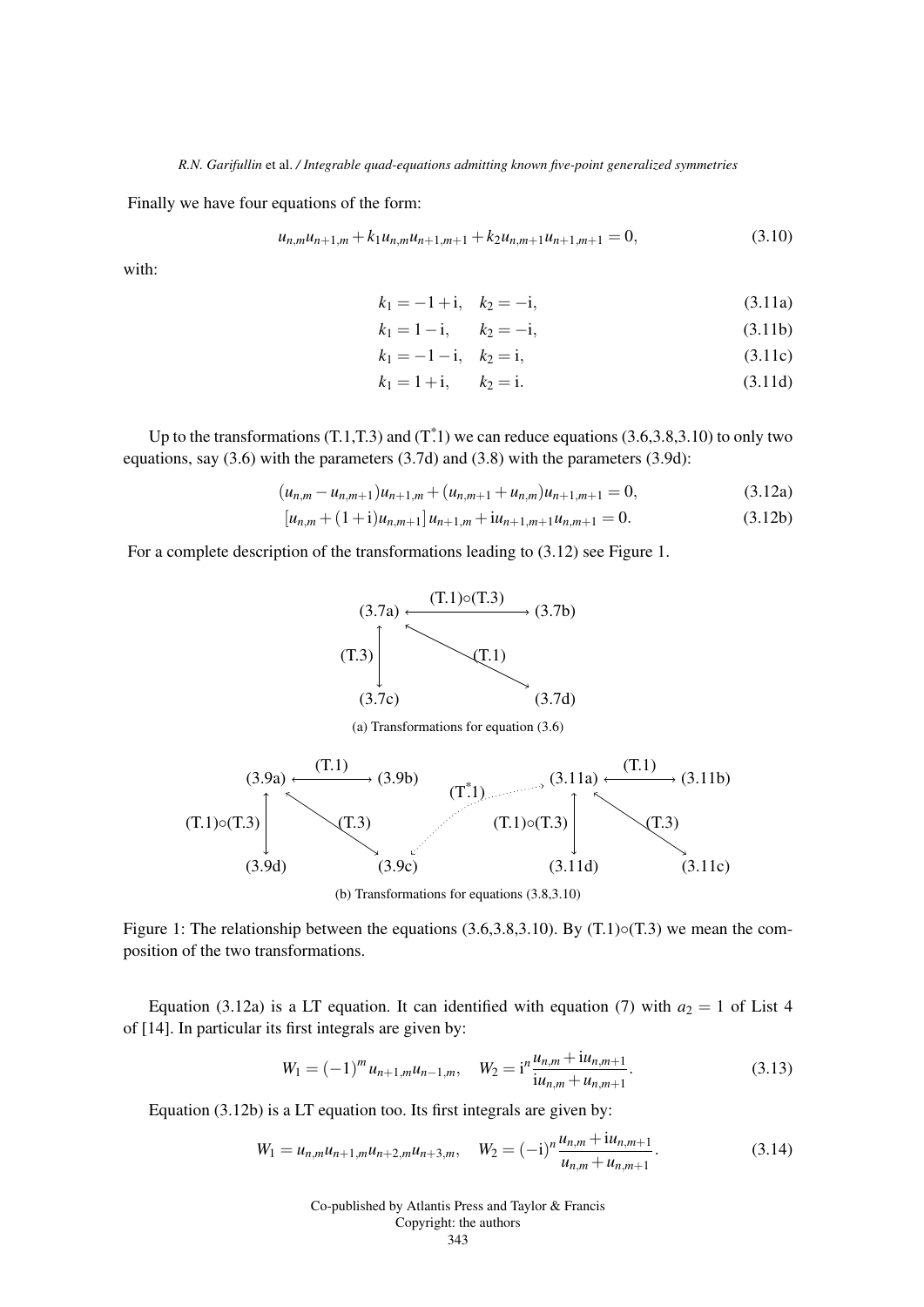Note that the  $W_2$  first integral of (3.12b) is very similar to the  $W_2$  first integral of (3.12a). Moreover, the  $W_1$  first integral of (3.12b) is a generalization of the  $W_1$  first integral of (3.12a) with more points. It is possible to show that equation (3.12b) do not belong to known families of Darboux integrable equations [5, 14, 24, 37, 38], because of the specific form of *W*1. Therefore we believe that equation (3.12b) is a new Darboux integrable equation.

## 3.2. *List 2*

**Equation** (E.7): Equation (E.7) depends on four parameters *a*, *b*, *c* and *d* linked among themselves by the condition  $(a+1)d = bc$ . Therefore we have that using a linear transformation  $u_{n,m} \to \alpha u_{n,m} + c$ β we need to consider only three different cases: 1)  $a \neq 0$ ,  $a \neq -1$ ,  $b = 0$ ,  $d = 0$ , 2)  $a = -1$ ,  $b = 1$ ,  $c = 0, 3$  *a* = −1, *b* = 0 (recall that *a*  $\neq$  0 in all cases).

**Case**  $a \neq 0$ ,  $a \neq -1$ ,  $b = 0$ ,  $d = 0$ : For these values of the parameters we obtain either linear equations or exponential wave equations (1.8b) if also  $a \neq 1$  and  $c \neq 0$ . For  $a = 1$  and  $c = 0$  we obtain the equation:

$$
d_3^4 u_{n,m} u_{n+1,m} + d_3^3 d_4 (u_{n+1,m} + u_{n,m}) - c_3 d_3 d_4^2 (u_{n,m+1} + u_{n+1,m+1})
$$
  
+ 
$$
d_3^2 d_4 [d_4 + c_3 (u_{n,m} u_{n+1,m+1} + u_{n,m+1} u_{n+1,m})] + c_3^2 d_4^2 u_{n,m+1} u_{n+1,m+1} = 0.
$$
 (3.15)

In equation (3.15) we have the condition  $c_3d_3d_4 \neq 0$ . Using a linear transformation of the form  $u_{n,m} = A\hat{u}_{n,m} + B$  we can reduce equation (3.15) to two different cases.

**Case 1:** If  $d_3^2 + c_3d_4 = 0$  and if we chose  $A = d_4/d_3 = -4B$ , we have:

$$
(u_{n+1,m+1} - u_{n+1,m}) (u_{n,m} - u_{n,m+1}) + u_{n+1,m+1} + u_{n+1,m} + u_{n,m+1} + u_{n,m} = 0.
$$
 (3.16)

This equation is equation (1) of List 3 of [14], hence it is a LT equation with the following first integrals:

$$
W_1 = \frac{2 (u_{n+1,m} + u_{n,m}) + 1}{(u_{n+2,m} - u_{n,m}) (u_{n+1,m} - u_{n-1,m})},
$$
\n(3.17a)

$$
W_2 = (-1)^n \frac{u_{n,m-1} + u_{n,m+1} - 2(u_{n,m} - 1)}{u_{n,m+1} - u_{n,m-1}}.
$$
 (3.17b)

**Case 2:** If  $d_3^2 + c_3 d_4 \neq 0$  we chose

$$
A = 2\frac{d_4}{d_3}, \quad B = \frac{d_3 d_4}{d_3^2 + c_3 d_4},\tag{3.18}
$$

and equation (3.15) reduces to:

$$
\left(\frac{c_3d_4}{d_3^2}u_{n+1,m+1} + u_{n+1,m}\right)\left(\frac{c_3d_4}{d_3^2}u_{n,m+1} + u_{n,m}\right) + u_{n+1,m} + u_{n,m} + \frac{d_3^2}{d_3^2 + c_3d_4} = 0.
$$
\n(3.19)

This equation is equation (3) of List 3 of [14] with  $a_3 = c_3 d_4 / d_3^2$ , hence it is a LT equation with the following first integrals:

$$
W_1 = (-a_3)^{-m} \frac{(a_3 + 1) (u_{n+1,m} + u_{n,m}) + 1}{(u_{n+2,m} - u_{n,m}) (u_{n+1,m} - u_{n-1,m})},
$$
(3.20a)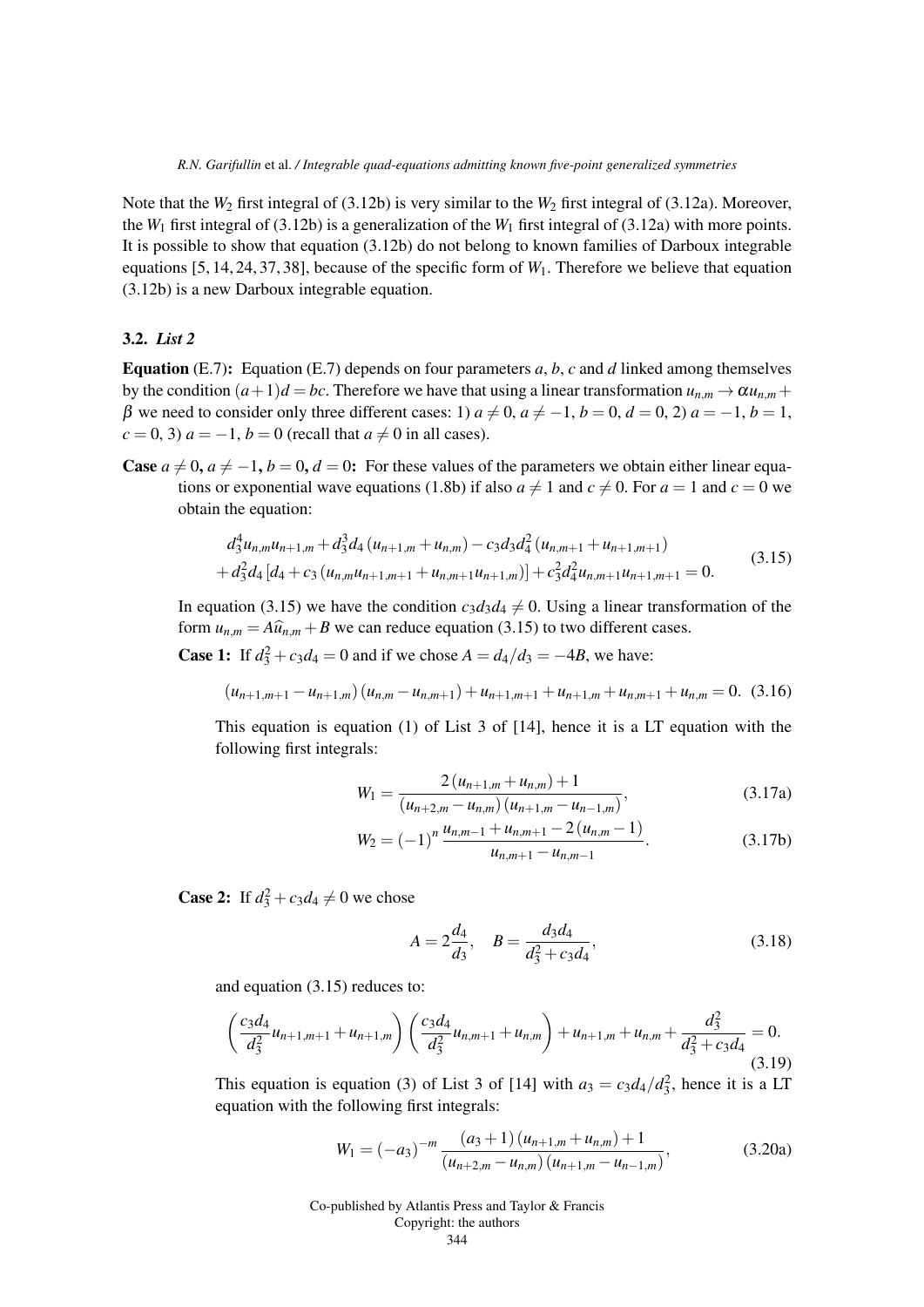$$
W_2 = \left[\frac{u_{n,m-1} + a_3 u_{n,m} + 1}{\sqrt{-a_3} \left(u_{n,m} + a_3 u_{n,m+1}\right)}\right]^{(-1)^n}.
$$
\n(3.20b)

**Case**  $a = -1, b = 1, c = 0$ : For this value of the parameters only degenerate or linear equations arise. In particular we have discrete wave-like equation.

**Case**  $a = -1, b = 0$ : For this value of the parameters we have several linear wave-like equations, but also one nontrivial equation:

$$
\left(u_{n+1,m+1} + \frac{d_3}{c_3}\right)\left(u_{n,m} - \frac{b_4}{c_3}\right) - \left(u_{n,m+1} + \frac{d_3}{c_3}\right)\left(u_{n+1,m} - \frac{b_4}{c_3}\right) = 0, \tag{3.21}
$$

where we have the following relationship between the parameters:

$$
d = -c\frac{b_4}{c_3}, \quad c(b_4 + d_3) = 0. \tag{3.22}
$$

The case  $b_4 = -d_3$  (3.21) is equivalent to (1.8) up to a linear transformation. The case  $b_4 \neq$  $-d_3$ ,  $c = d = 0$ , and (3.21) is equavalent to (4) of List 4 of [14] up to a linear transformation and it is a LT equation.

Equation (E.8): To equation (E.8) correspond only degenerate quad-equations in the sense of condition (2.15) and the trivial linearizable equation (1.8b).

## 3.3. *List 3*

Equation  $(E.3')$ : To equation  $(E.3')$  correspond only degenerate quad-equations in the sense of condition (2.15) and the trivial linearizable equation (1.8a).

**Equation** (E.4'): Equation (E.4') depends on the parameters *a* and *c*. If  $a \neq 0$  then it can always be rescaled to 1, hence we can consider two independent cases:  $a = 1$  and  $a = 0$ .

However, to equation  $(E.4')$  with  $a = 0$  correspond only degenerate quad-equations in the sense of condition (2.15) and the trivial linearizable equation (1.8a).

On the other hand, the case when  $a = 1$  admits nontrivial solutions. Indeed, to equation  $(E.4')$ with  $a = 1$  correspond eight nontrivial equations. Four of them are valid for every value of *c*:

$$
(u_{n+1,m} + \sigma_1)(u_{n,m} - \sigma_1) = (u_{n+1,m+1} - \sigma_2)(u_{n,m+1} + \sigma_2), \quad \sigma_i = \pm 1. \tag{3.23}
$$

Using the transformation  $u_{n,m} \to -u_{n,m}$  we can reduce the (3.23, $-\sigma_1 = \sigma_2 = 1$ ) case to the  $(3.23, \sigma_1 = -\sigma_2 = 1)$  case and the  $(3.23, \sigma_1 = \sigma_2 = -1)$  case to the  $(3.23, \sigma_1 = \sigma_2 = 1)$  case respectively. This means that we have only the two following independent equations

$$
(u_{n+1,m}+1)(u_{n,m}-1)=(u_{n+1,m+1}-1)(u_{n,m+1}+1),
$$
\n(3.24a)

$$
(u_{n+1,m}+1)(u_{n,m}-1) = (u_{n+1,m+1}+1)(u_{n,m+1}-1). \tag{3.24b}
$$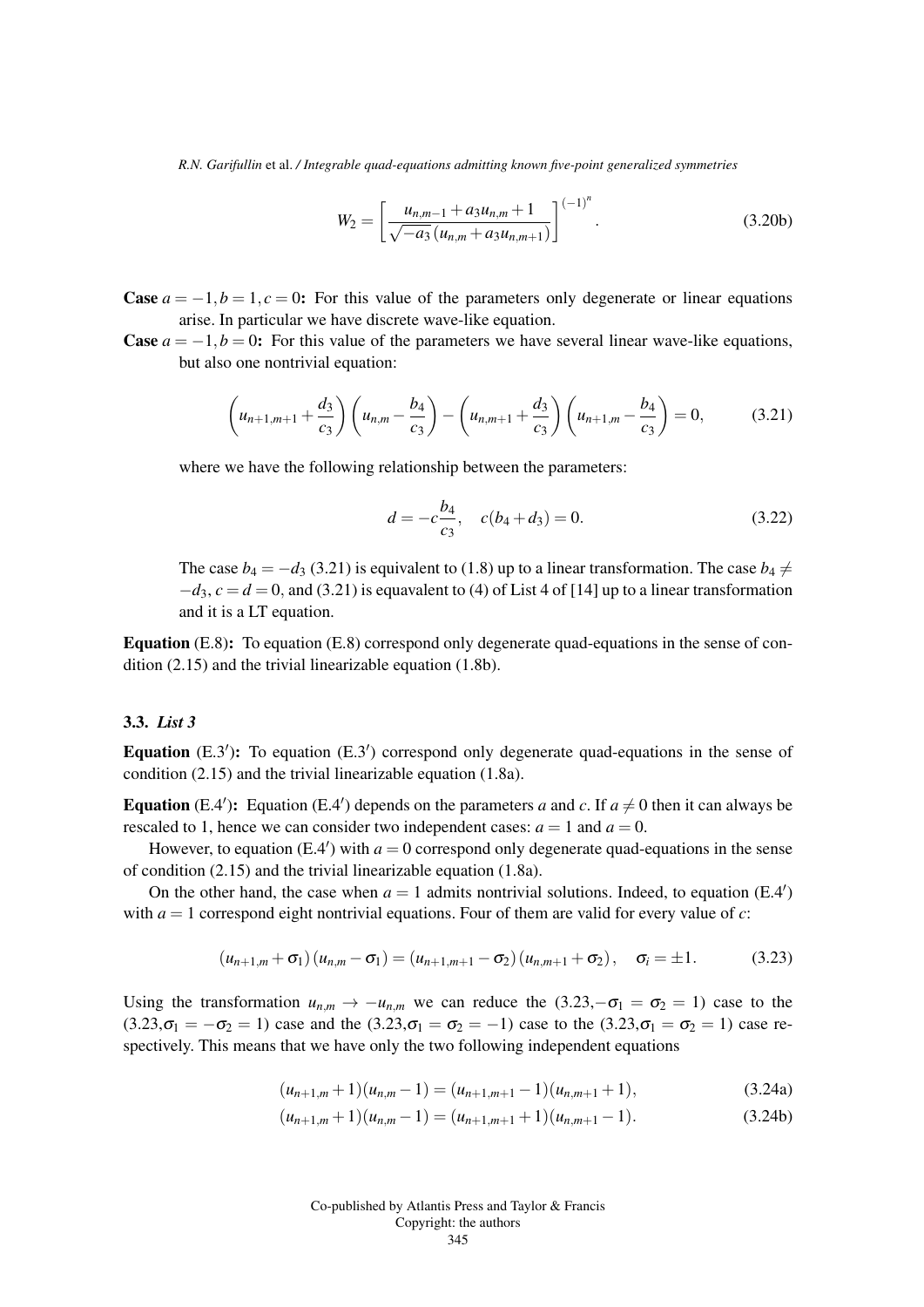Other four equations are found if  $c = -4$ :

$$
(u_{n+1,m} + \sigma_1)(u_{n,m} - \sigma_1) = -(u_{n+1,m+1} - \sigma_2)(u_{n,m+1} + \sigma_2), \quad \sigma_i = \pm 1. \tag{3.25}
$$

Using the transformation  $u_{n,m} \to -u_{n,m}$  we can reduce the  $(3.25, -\sigma_1 = \sigma_2 = 1)$  case to the  $(3.25,\sigma_1 = -\sigma_2 = 1)$  case and the  $(3.25,\sigma_1 = \sigma_2 = -1)$  case to the  $(3.25,\sigma_1 = \sigma_2 = 1)$  case respectively. This means that we have only the two following independent equations

$$
(u_{n+1,m}+1)(u_{n,m}-1) = -(u_{n+1,m+1}+1)(u_{n,m+1}-1),
$$
\n(3.26a)

$$
(u_{n+1,m}+1)(u_{n,m}-1) = -(u_{n+1,m+1}-1)(u_{n,m+1}+1).
$$
 (3.26b)

Equation (3.24a) is a well-known sGT equation. It corresponds to equation  $T1^*$  in [32]. See references therein for a discussion of the appearance of this equation in literature. On the other hand equation (3.24b) is transformed into equation (3) of List 4 in [14] with the linear transformation  $u_{n,m} = 2\hat{u}_{n,m} + 1$ . This means that this equation is a known LT equation with the following first integrals:

$$
W_1 = (u_{n+1,m}+1)(u_{n,m}-1), \quad W_2 = \frac{(u_{n,m+2}-u_{n,m})(u_{n,m+1}-u_{n,m-1})}{(u_{n,m+2}-u_{n,m+1})(u_{n,m}-u_{n,m-1})}.
$$
(3.27)

For further details see [37].

Equation (3.26a) is a new example of LT equation and has first integrals:

$$
W_1 = (-1)^m (u_{n+1,m} + 1)(u_{n,m} - 1),
$$
\n(3.28a)

$$
W_2 = \frac{(u_{n,m+3} - u_{n,m-1})(u_{n,m+1} - u_{n,m-3})}{(u_{n,m+3} - u_{n,m+1})(u_{n,m-1} - u_{n,m-3})}.
$$
\n(3.28b)

The integral  $W_2$  is a sixth order (seven-point) first integral. It can be proved that there is no first integral of lower order in this direction. Examples of equations with first integrals of such a high order, except for a special series of Darboux integrable equations presented in [13], are, at the best of our knowledge, new in the literature.

Now we are going to use a transformation theory presented in [37, 47]. We can rewrite (3.26a) in a special form and introduce a new function  $v_{n,m}$  as follows:

$$
\frac{u_{n+1,m}+1}{u_{n+1,m+1}+1} = -\frac{u_{n,m+1}-1}{u_{n,m}-1} = v_{n+1,m}.
$$
\n(3.29)

So we have

$$
v_{n,m} = \frac{u_{n,m} + 1}{u_{n,m+1} + 1}, \quad v_{n+1,m} = -\frac{u_{n,m+1} - 1}{u_{n,m} - 1},
$$
\n(3.30a)

$$
u_{n,m} = 1 + 2 \frac{v_{n,m} - 1}{v_{n+1,m}v_{n,m} + 1}, \quad u_{n,m+1} = -1 + 2 \frac{v_{n+1,m} + 1}{v_{n+1,m}v_{n,m} + 1}.
$$
 (3.30b)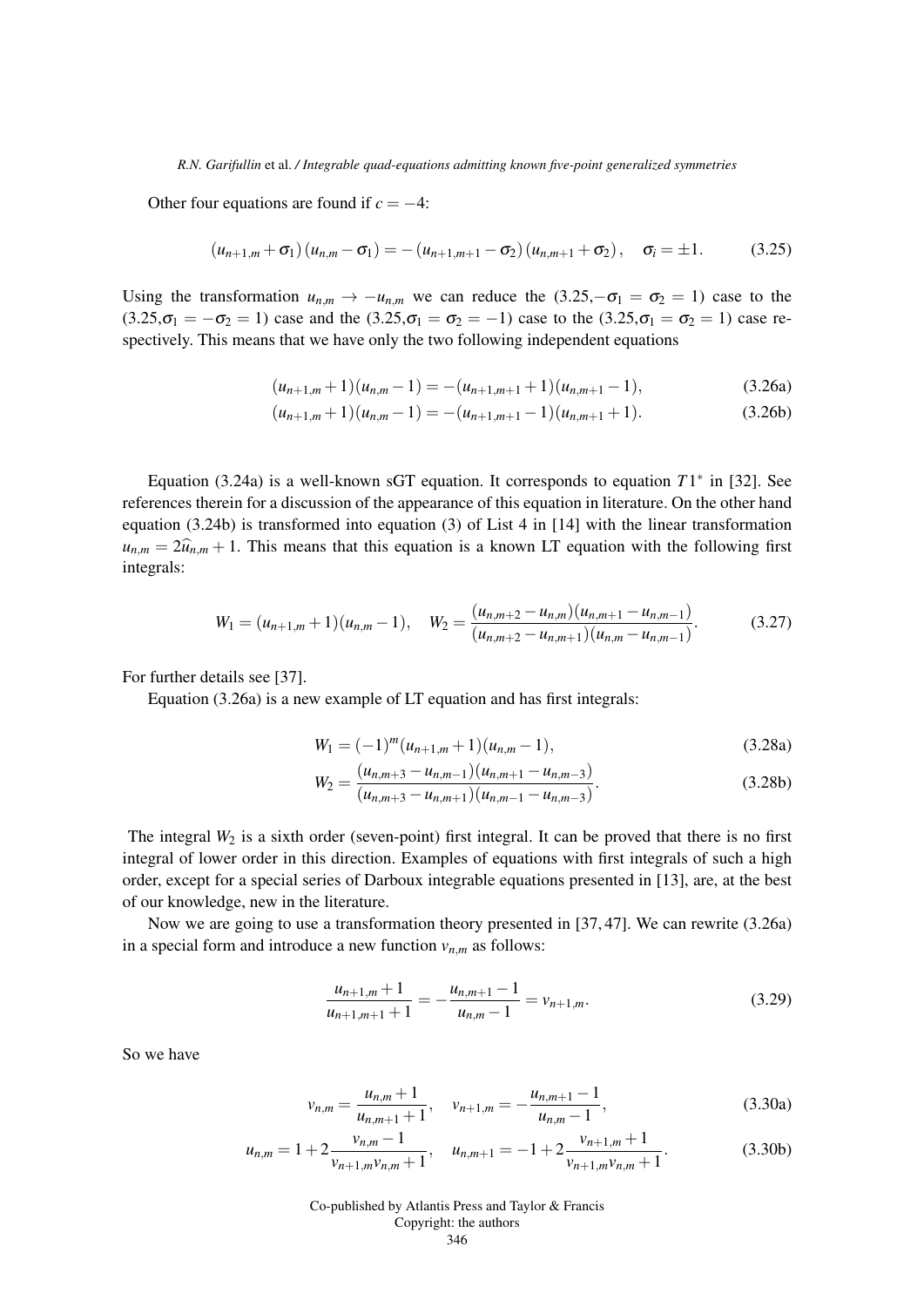This is a non-point transformation which is invertible on the solutions of (3.26a). Formula (3.30) allows to rewrite (3.26a) as

$$
(\nu_{n+1,m+1}+1)(\nu_{n,m}-1)=(\nu_{n+1,m}^{-1}+1)(\nu_{n,m+1}^{-1}-1), \qquad (3.31)
$$

and its first integals as:

$$
W_1 = (-1)^m \frac{(v_{n+1,m} + 1)v_{n,m}(v_{n-1,m} - 1)}{(v_{n+1,m}v_{n,m} + 1)(v_{n,m}v_{n-1,m} + 1)},
$$
\n(3.32a)

$$
W_2 = \frac{(v_{n,m+3}v_{n,m+2}v_{n,m+1}v_{n,m}-1)(v_{n,m+1}v_{n,m}v_{n,m-1}v_{n,m-2}-1)}{(v_{n,m+3}v_{n,m+2}-1)v_{n,m+1}v_{n,m}(v_{n,m-1}v_{n,m-2}-1)}.
$$
(3.32b)

Both first integrals (3.32) are of lowest possible order in their directions. Example (3.31) is still exeptional, even though the order of  $W_2$  has been lowered to five.

Equation (3.26b) is a sGT equation, as we can prove that it possesses the following second order autonomous generalized symmetries in both directions:

$$
\frac{du_{n,m}}{dt_1} = (u_{n,m}^2 - 1) \left[ (u_{n+1,m}^2 - 1)(u_{n+2,m} + u_{n,m}) - (u_{n-1,m}^2 - 1)(u_{n,m} + u_{n-2,m}) - 4(u_{n+1,m} - u_{n-1,m}) \right],
$$
\n(3.33a)

$$
\frac{du_{n,m}}{dt_2} = (u_{n,m}^2 - 1)(T_m - 1) \left( \frac{u_{n,m+1} + u_{n,m}}{U_{n,m}} + \frac{u_{n,m-1} + u_{n,m-2}}{U_{n,m-1}} \right),
$$
(3.33b)

where

$$
U_{n,m} = (u_{n,m+1} + u_{n,m})(u_{n,m} + u_{n,m-1}) - 2(u_{n,m}^2 - 1).
$$
 (3.34)

It can be proved by direct computation using the method of [20, 31, 32] that equation (3.26b) does not admit any autonomous generalized symmetries of lower order. Equation (3.26b) seems to be a new interesting example and deserves a separate study, see [17].

Here we limit ourselves to observe that equation (3.26b) is an integrable equation according to the algebraic entropy test [7,41,43]. Indeed, computing the degree of the iterates of equation (3.26b) by using the library ae2d.py [21, 22], we obtain the following sequence:

$$
1, 2, 4, 7, 11, 16, 22, 29, 37, 46, 56, 67, 79\dots \tag{3.35}
$$

The sequence (3.35) is fitted by the following generating function:

$$
g(z) = \frac{z^2 - z + 1}{(1 - z)^3}.
$$
\n(3.36)

Since the generating function (3.36) has only one pole in  $z_0 = 1$  and it lies on the unit circle, equation (3.26b) is integrable according to the algebraic entropy criterion. Moreover, due to the presence of  $(z-1)^3$  in the denominator of the generating function (3.36) we have that growth of equation (3.26b) is *quadratic*. According to the classification of discrete equations using algebraic entropy [26] we have that equation (3.26b) is supposed to be genuinely integrable and not linearizable.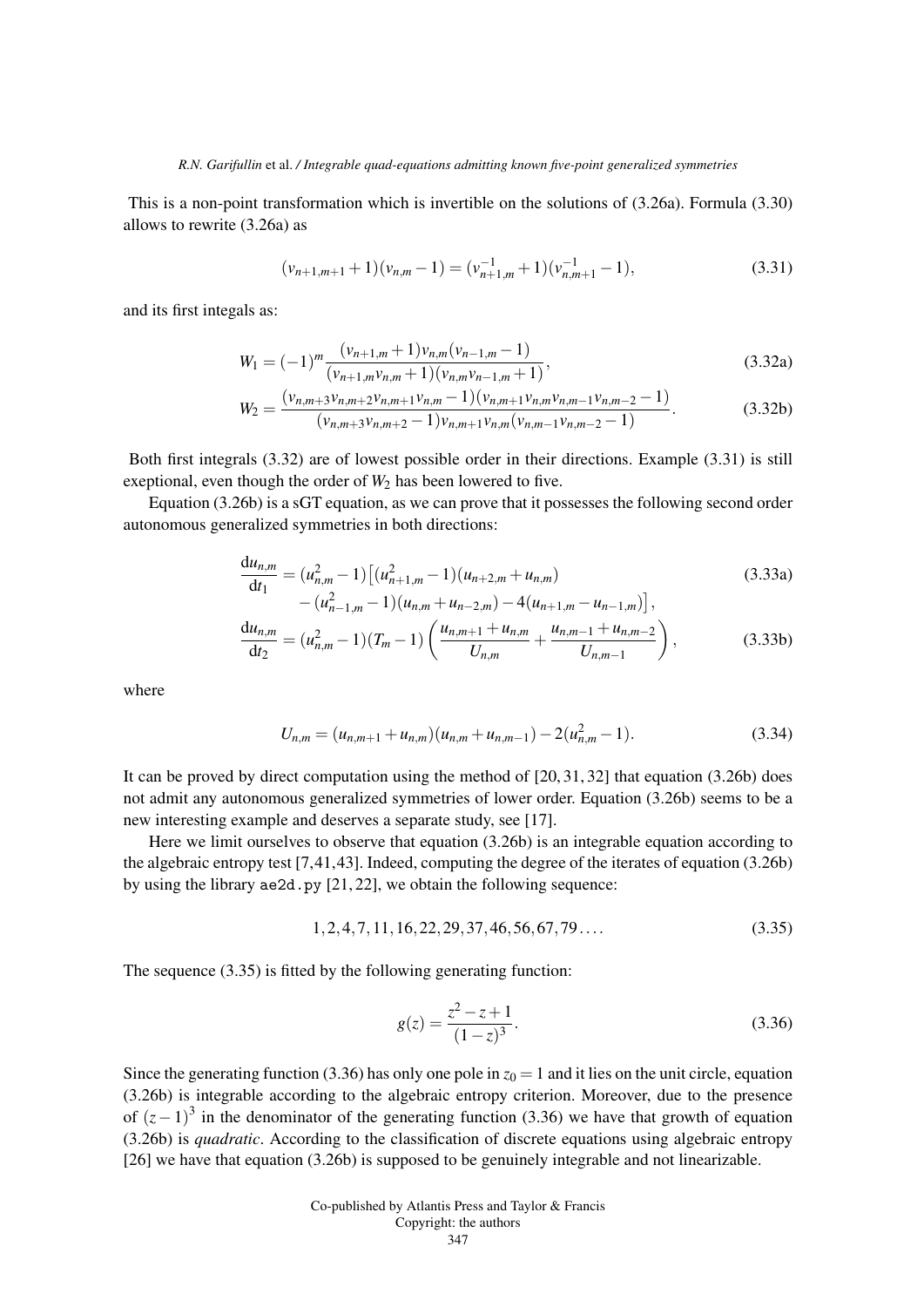**Equation** (E.5'): To equation (E.5') with  $a \neq 0$  corresponds one quad-equation:

$$
\left(u_{n,m} - u_{n,m+1} + \frac{b_4}{c_3}\right) \left(u_{n+1,m} - u_{n+1,m+1} + \frac{b_4}{c_3}\right) + \frac{b_4 + d_3}{c_3} \left(u_{n,m+1} - u_{n+1,m} - \frac{b_4}{c_3} - a\right) = 0, \quad b_4 + d_3 \neq 0.
$$
\n(3.37)

When  $a = 0$ , to equation (E.5<sup>'</sup>) corresponds two quad-equations. One of them is just (3.37) with  $a = 0$ , and the second one is:

$$
\left(u_{n,m} + u_{n,m+1} - \frac{b_4}{c_3}\right) \left(u_{n+1,m} + u_{n+1,m+1} - \frac{b_4}{c_3}\right) + \frac{b_4 - d_3}{c_3} \left(u_{n,m+1} + u_{n+1,m} - \frac{b_4}{c_3}\right) = 0, \quad b_4 - d_3 \neq 0,
$$
\n(3.38)

but in this case we have  $b = c = 0$ .

For any *a* equation (3.37) is transformed into (T4) of [32] by the following non-autonomous linear point transformation:

$$
u_{n,m} = \widehat{u}_{n,m} \frac{b_4 + d_3}{c_3} - n \left( \frac{b_4 + d_3}{2c_3} + a \right) + m \frac{b_4 - d_3}{2c_3},
$$
\n(3.39)

where  $\hat{u}_{n,m}$  satisfies (T4):

$$
\left(\widehat{u}_{n,m} - \widehat{u}_{n,m+1} + \frac{1}{2}\right) \left(\widehat{u}_{n+1,m} - \widehat{u}_{n+1,m+1} + \frac{1}{2}\right) + \widehat{u}_{n,m+1} - \widehat{u}_{n+1,m} = 0.
$$
 (T4)

We recall that equation (T4) is a sGT equation, with two nontrivial three-point generalized symmetries [32].

In the same way equation (3.38) is another sGT equation which is transformed by linear transformation of  $u_{n,m}$  into the special form:

$$
(u_{n,m}+u_{n,m+1}+1)(u_{n+1,m}+u_{n+1,m+1}+1)=2(u_{n,m+1}+u_{n+1,m}+1).
$$
 (3.40)

This equation is a new sGT quad-equation which possesses five-point autonomous generalized symmetries:

$$
\frac{du_{n,m}}{d\theta_1} = (u_{n+2,m} - u_{n-2,m})(u_{n+1,m} - u_{n,m})(u_{n,m} - u_{n-1,m}),
$$
\n(3.41a)

$$
\frac{du_{n,m}}{d\theta_2} = \frac{\left[ (u_{n,m+1} + u_{n,m})^2 - 1 \right] \left[ (u_{n,m} + u_{n,m-1})^2 - 1 \right]}{u_{n,m+1} + 2u_{n,m} + u_{n,m-1}} (T_m - \text{Id}) \left( \frac{1}{U_{n,m}} \right),\tag{3.41b}
$$

where

$$
U_{n,m} = (u_{n,m+1} + u_{n,m-1})(u_{n,m} + u_{n,m-2}) + 2(u_{n,m+1}u_{n,m-1} + u_{n,m}u_{n,m-2} + 1).
$$
 (3.42)

We note that equation (3.38) possesses also the following non-autonomous three-point generalized symmetry in the *n*-direction:

$$
\frac{du_{n,m}}{d\theta_3} = (-1)^m (u_{n+1,m} - u_{n,m}) (u_{n,m} - u_{n-1,m}),
$$
\n(3.43)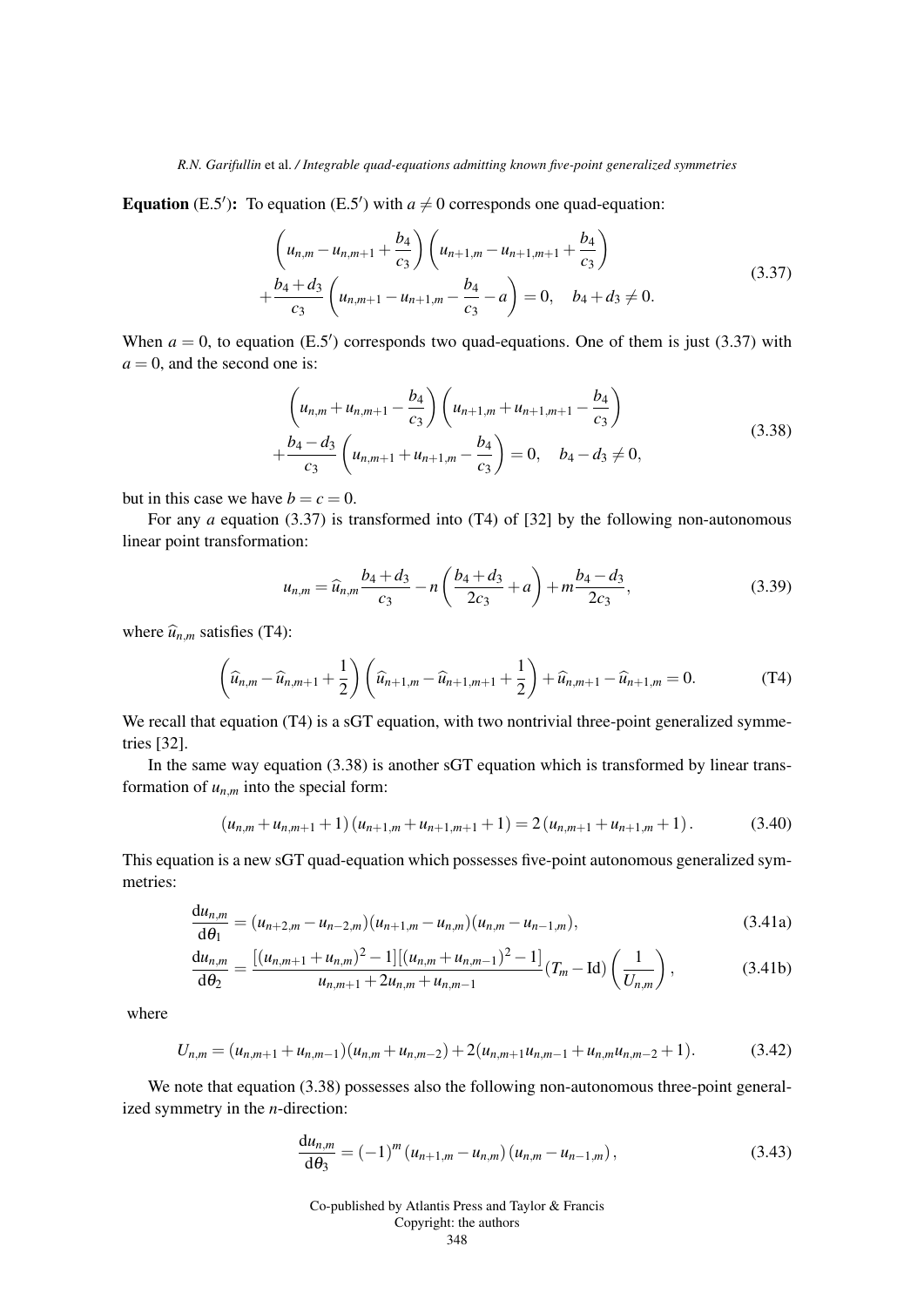and the non-autonomous point symmetry

$$
\frac{\mathrm{d}u_{n,m}}{\mathrm{d}\theta_4} = (-1)^m. \tag{3.44}
$$

On the other side it is possible to prove by direct computation using the method of [20, 31, 32] that no three-point generalized symmetry exists in the *m*-direction. Hence the generalized symmetry (3.41b) is the lowest order generalized symmetry of equation (3.38) in the *m*-direction.

We remark that equation (3.38) through the following nontrival non-invertible transformation:

$$
\widehat{u}_{n,m} = u_{n,m+1} + u_{n,m},\tag{3.45}
$$

is transformed into (3.26b), i.e. we have that  $\hat{u}_{n,m}$  satisfies equation (3.26b). The symmetries  $(3.41a,3.41b)$  are transformed into symmetries  $(3.33a,3.33b)$  too, but here  $\theta_1 = 4t_1$ ,  $\theta_2 = 2t_2$ . However, in case of (3.41a), we can check this fact only by using discrete equation (3.40). This means that only common solutions of (3.41a) and (3.40) are transformed into solutions of (3.33a).

Finally, we underline that equation (3.41b) is a particular case of known example of integrable five-point differential-difference equation presented in [3]. According to this remark we have that equation (3.33b) is a nontrivial modification of a known example.

Equation  $(E.6')$ : To equation  $(E.5)$  correspond only degenerate quad-equations in the sense of condition (2.15) and the trivial linearizable equation (1.8a).

**Equation** (E.7'): Equation (E.7') depends on the parameter *a*. If  $a \neq 0$  then it can always be rescaled to 1, hence we can consider two independent cases:  $a = 1$  and  $a = 0$ . However, in both cases to equation (E.7') corresponds only degenerate quad-equations in the sense of condition (2.15).

Equation  $(E.8')$ : To equation  $(E.5)$  correspond only degenerate quad-equations in the sense of condition (2.15) and the trivial linearizable equation (1.8a).

## 3.4. *List 4*

Equation (E.9) To equation (E.9) correspond only degenerate quad-equations in the sense of condition (2.15).

Equation (E.10) To equation (E.10) correspond only degenerate quad-equations in the sense of condition (2.15) and equations of the form of the linear discrete wave equations (3.3).

Equation  $(E.13')$ : To equation  $(E.13')$  correspond two nontrivial equations:

$$
u_{n+1,m+1}(u_{n,m}-u_{n,m+1})-u_{n+1,m}(u_{n,m}+u_{n,m+1})+2=0,
$$
\n(3.46a)

$$
u_{n+1,m}(u_{n,m+1}-u_{n,m})-u_{n+1,m+1}(u_{n,m+1}+u_{n,m})+2=0.
$$
\n(3.46b)

Equation (3.46b) can be reduced to equation (3.46a) using the transformation (T<sup>\*</sup>.1). Using the scaling  $u_{n,m} = \sqrt{2\hat{u}_{n,m}}$  equation (3.46a) is reduced to:

$$
\widehat{u}_{n+1,m+1}(\widehat{u}_{n,m}-\widehat{u}_{n,m+1})-\widehat{u}_{n+1,m}(\widehat{u}_{n,m}+\widehat{u}_{n,m+1})+1=0,
$$
\n(3.47)

which is a known sGT equation. Namely equation  $(3.47)$  is equation  $(39)$  of [14], see [12] for more details. Indeed, from [14] we know that actually equation (3.46a) has a more complicated symmetry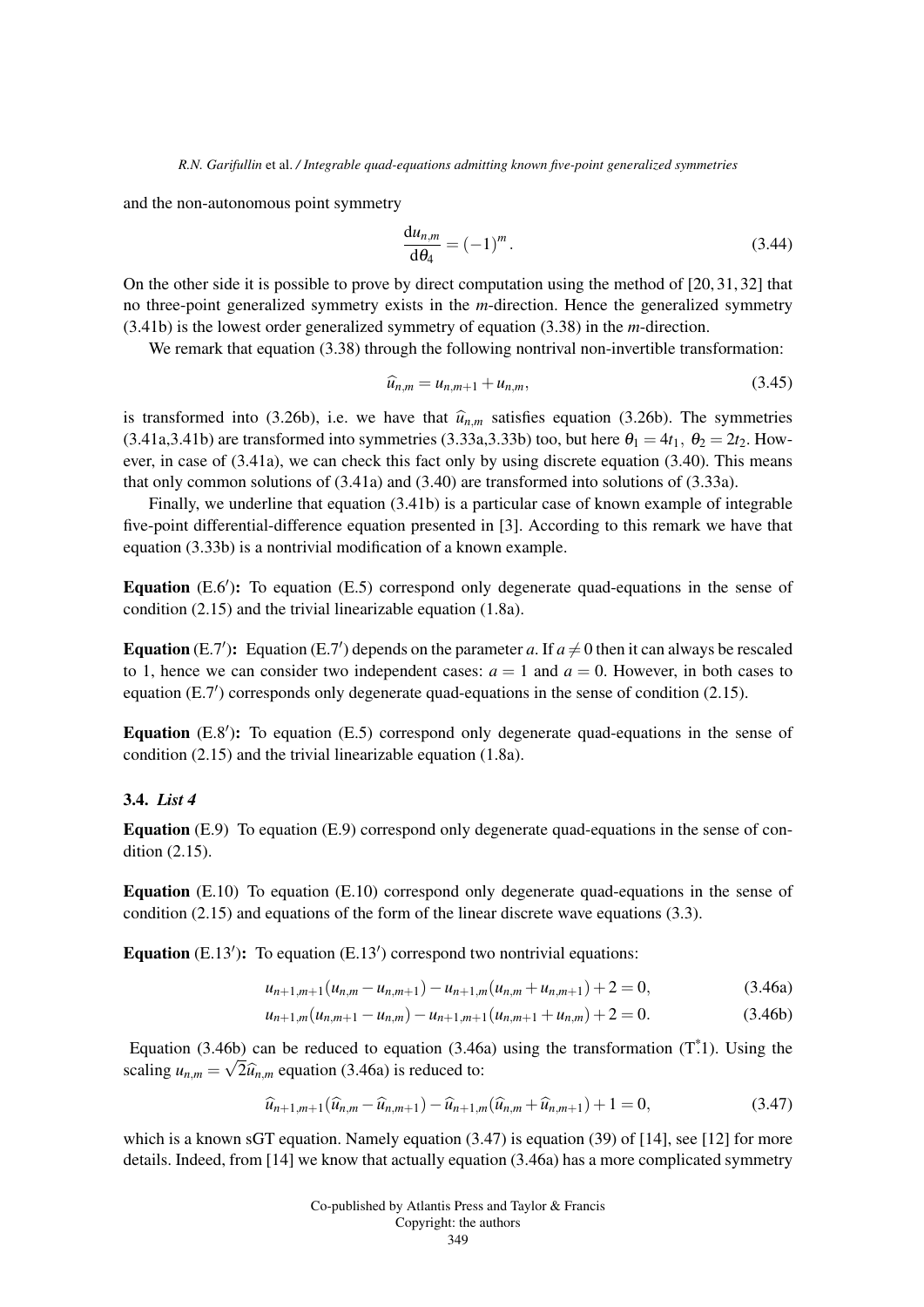structure in the *n* direction and its general five-point symmetry is the following *non-autonomous* one:

$$
\frac{du_{n,m}}{d\varepsilon_1} = (u_{n+1,m}u_{n,m} - 1) (u_{n,m}u_{n-1,m} - 1) (a_nu_{n+2,m} - a_{n-1}u_{n-2,m}),
$$
\n(3.48)

where  $a_n$  is a two-periodic function, i.e. a solution of the difference equation  $a_{n+2} = a_n$ . We note that  $a_n = 1$  is a solution which corresponds to equation (E.13<sup>'</sup>). Moreover equation (3.46a) has a non-autonomous three-point symmetry in the *m* direction:

$$
\frac{\mathrm{d}u_{n,m}}{\mathrm{d}\varepsilon_2} = (-1)^n \frac{u_{n,m+1}u_{n,m-1} + u_{n,m}^2}{u_{n,m+1} + u_{n,m-1}}.
$$
\n(3.49)

No autonomous three-point symmetry exists for equation (3.46a).

## 3.5. *List 5*

Equation (E.11) To equation (E.11) correspond only degenerate quad-equations in the sense of condition (2.15).

**Equation** (E.12) Equation (E.12) depends on two parameters *a* and *b*. If  $a \neq 0$  it can always be scaled to  $a = 1$ , so for this equations we get two different cases: when  $a = 1$  and when  $a = 0$ .

- **Case**  $a = 1$ : For this value of the parameter only degenerate or linear equations arise. In particular we have a discrete wave equation (3.3).
- **Case**  $a = 0$ : For this value of the parameter only degenerate or linear equations arise. In particular we have a discrete wave equation (3.3).

**Equation** (E.13) Equation (E.13) depends only on the parameter *a*. If  $a \neq 0$  it can be scaled to  $a = 1$  always. Therefore we have to consider the cases  $a = 1$  and  $a = 0$ .

**Case**  $a = 1$ : For this value of the parameter there are two nontrivial equations:

$$
u_{n+1,m+1}(u_{n,m+1} + u_{n,m} + 1) + u_{n,m}(u_{n+1,m} + 1) = 0,
$$
\n(3.50a)

$$
u_{n,m+1}(u_{n+1,m+1} + u_{n+1,m} + 1) + u_{n+1,m}(u_{n,m} + 1) = 0.
$$
 (3.50b)

Up to transformation  $(T^*$ .1) we have that equation  $(3.50b)$  reduces to equation  $(3.50a)$ . Therefore we have only one independent equation. Equation (3.50a) is a sGT equation and appeared as formula (58) in [33].

**Case**  $a = 0$ : For this value of the parameter there are six nontrivial equations:

$$
(u_{n,m} + u_{n,m+1})u_{n+1,m+1} + u_{n,m}u_{n+1,m} = 0,
$$
\n(3.51a)

$$
(u_{n,m} + u_{n,m+1})u_{n+1,m} + u_{n,m+1}u_{n+1,m+1} = 0,
$$
\n(3.51b)

$$
\left(\frac{1+i\sqrt{3}}{2}u_{n,m} + \frac{1-i\sqrt{3}}{2}u_{n,m+1}\right)u_{n+1,m+1} - u_{n,m}u_{n+1,m} = 0, \qquad (3.51c)
$$

$$
\left(\frac{1-\mathrm{i}\sqrt{3}}{2}u_{n+1,m}+\frac{1+\mathrm{i}\sqrt{3}}{2}u_{n+1,m+1}\right)u_{n,m+1}-u_{n,m}u_{n+1,m}=0,
$$
\n(3.51d)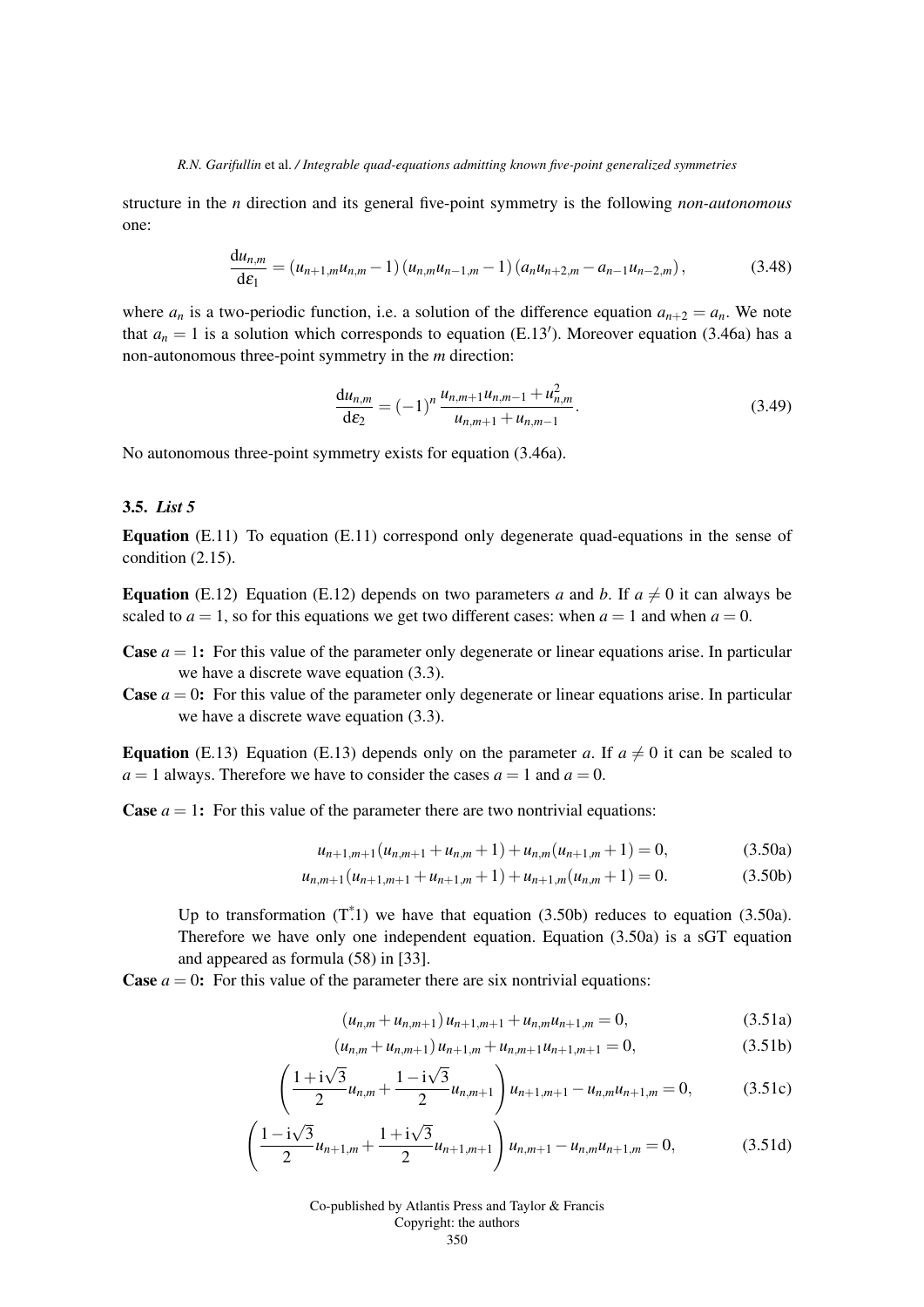$$
\left(\frac{1+i\sqrt{3}}{2}u_{n+1,m} + \frac{1-i\sqrt{3}}{2}u_{n+1,m+1}\right)u_{n,m+1} - u_{n,m}u_{n+1,m} = 0,
$$
\n(3.51e)

$$
\left(\frac{1-\mathrm{i}\sqrt{3}}{2}u_{n,m}+\frac{1+\mathrm{i}\sqrt{3}}{2}u_{n,m+1}\right)u_{n+1,m+1}-u_{n,m}u_{n+1,m}=0.
$$
 (3.51f)

Up to transformations (T.1), (T.2) and  $(T<sup>*</sup>1)$  we have that all the equations in (3.51) can be reduced to (3.51a). The precise relationship between these equations is illustrated in Figure 2. Equation (3.51a) is a known LT equation and it can be identified with (6) with  $a_2 = 1$  of List 4 of [14]. Its first integrals are:

$$
W_1 = u_{n+1,m}u_{n,m}u_{n-1,m}, \quad W_2 = d^{-n}\frac{u_{n,m} - du_{n,m+1}}{du_{n,m} - u_{n,m+1}}, \quad d \equiv -\frac{1 + i\sqrt{3}}{2}.
$$
 (3.52)



Figure 2: The relationship between the equations (3.51). By (T.1) $\circ$ (T.2) we mean the composition of the two transformations.

Equation (E.14): To equation (E.14) correspond only degenerate quad-equations in the sense of condition (2.15).

Equation  $(1.7)$ : To equation  $(1.7)$  correspond three nontrivial quad-equations<sup>a</sup>:

$$
\left(u_{n+1,m+1} + \frac{c_4}{a_4}\right)\left(u_{n,m+1} + \frac{c_4}{a_4}\right) - \left(u_{n+1,m} - \frac{d_3}{a_4}\right)\left(u_{n,m} - \frac{d_3}{a_4}\right) = 0, \quad a_4 \neq 0,
$$
 (3.53a)

$$
\left(u_{n+1,m+1} + u_{n+1,m} + \frac{c_4}{c_3}\right) \left(u_{n,m+1} + u_{n,m} + \frac{c_4}{c_3}\right) = \frac{c_4^2 - c_3 d_4}{c_3^2}, \quad c_3 \neq 0, c_4^2 - c_3 d_4 \neq 0, \quad (3.53b)
$$

$$
\left(u_{n+1,m+1}-u_{n+1,m}-\frac{c_4}{c_3}\right)\left(u_{n,m+1}-u_{n,m}-\frac{c_4}{c_3}\right)=\frac{c_4^2+c_3d_4}{c_3^2}, \quad c_3 \neq 0, c_4^2+c_3d_4 \neq 0. \quad (3.53c)
$$

 $a$ By direct computations several sub-cases of equations (3.53) are found. We omit them since they are not independent cases.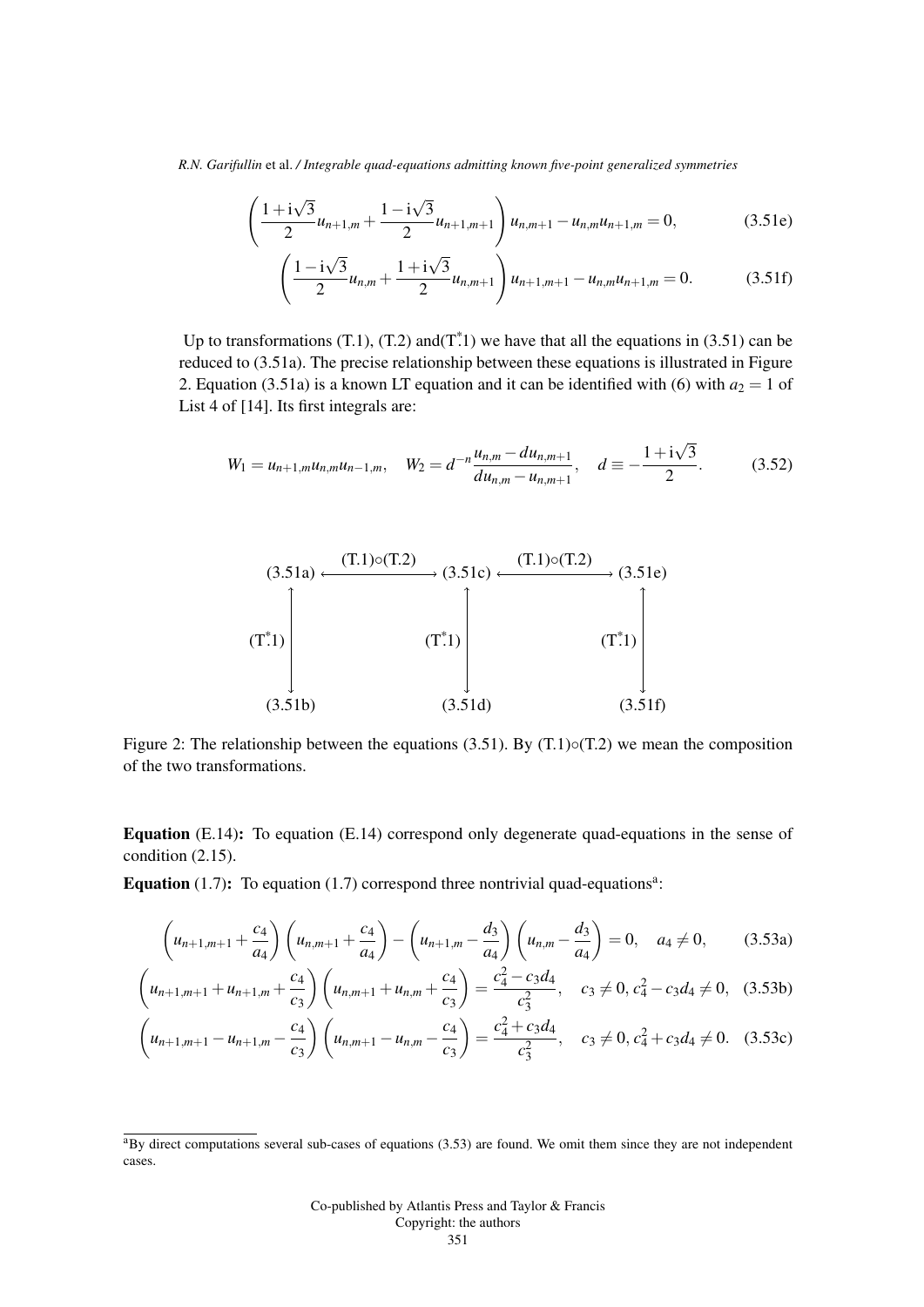Equation (3.53a) is a LT equation. Using the transformation

$$
\widehat{u}_{n,m} = u_{n,m} + \frac{c_4}{a_4} \tag{3.54}
$$

we can bring it into equation (1) of List 4 of [14]. Its first integrals are given by:

$$
W_1 = (u_{n+2,m} - u_{n,m})(u_{n+1,m} - u_{n-1,m}), \quad W_2 = \left(\frac{a_4 u_{n,m+1} + c_4}{a_4 u_{n,m} - d_3}\right)^{(-1)^n}.
$$
 (3.55)

Equation (3.53b) under the non-autonomous transformation

$$
\widehat{u}_{n,m} = (-1)^m \left( u_{n,m} + \frac{c_4}{2c_3} \right),
$$
\n(3.56)

is mapped into a particular case of equation (3.53c). Equation (3.53c) itself is of LT. It can be identified with equation (5) of List 4 of [14]. This implies that its first integrals are given by:

$$
W_1 = u_{n+1,m} - u_{n-1,m}, \quad W_2 = (-1)^n \frac{u_{n,m+1} - u_{n,m} + \kappa - \delta}{u_{n,m+1} - u_{n,m} + \kappa + \delta}, \quad \kappa = \frac{c_4}{c_3}, \quad \delta = \frac{c_4^2 + c_3 d_4}{c_3^2}.\tag{3.57}
$$

Equation  $(E.9')$ : To equation  $(E.9')$  correspond only degenerate quad-equations in the sense of condition (2.15) and the trivial linearizable equation (1.8a).

**Equation** (E.10'): Equation (E.10') depends on the parameter *a*. If  $a \neq 0$  then it can always be rescaled to 1, hence we can consider two independent cases:  $a = 1$  and  $a = 0$ . However in both cases to equation (E.9') correspond only degenerate quad-equations in the sense of condition (2.15) or linear equations of the form of the discrete wave equation (3.3).

**Equation** (E.11'): Equation (E.11') depends on the parameter *a*. If  $a \neq 0$  then it can always be rescaled to 1, hence we can consider two independent cases:  $a = 1$  and  $a = 0$ .

To equation  $(E.11')$  when  $a = 1$  correspond four nontrivial equations:

$$
u_{n,m}u_{n+1,m} + u_{n,m+1}u_{n+1,m} + u_{n,m+1}u_{n+1,m+1} = 1,
$$
\n(3.58a)

$$
u_{n,m}u_{n+1,m}-u_{n,m+1}u_{n+1,m}+u_{n,m+1}u_{n+1,m+1}=1,
$$
\n(3.58b)

$$
u_{n,m}u_{n+1,m} + u_{n,m}u_{n+1,m+1} + u_{n,m+1}u_{n+1,m+1} = 1,
$$
\n(3.58c)

$$
u_{n,m}u_{n+1,m} - u_{n,m}u_{n+1,m+1} + u_{n,m+1}u_{n+1,m+1} = 1.
$$
\n(3.58d)

Up to transformations  $(T^*1, T.1)$  we have that all the equations in (3.58) can be reduced to (3.58a), see Figure 3. Equation (3.58a) is a known equation. It was introduced in [25], while in [10] it was proved that it is a sGT equation<sup>b</sup>.

To equation (E.11') when  $a = 0$  correspond twelve nontrivial equations. Six of them are those of presented in formula (3.51), but we also have the following six other equations:

$$
u_{n,m+1}u_{n+1,m+1} + u_{n+1,m}(u_{n,m}-u_{n,m+1}) = 0,
$$
\n(3.59a)

$$
(u_{n,m} - u_{n,m+1})u_{n+1,m+1} - u_{n,m}u_{n+1,m} = 0,
$$
\n(3.59b)

<sup>&</sup>lt;sup>b</sup>Therein it is given by equation  $(1.9)$ .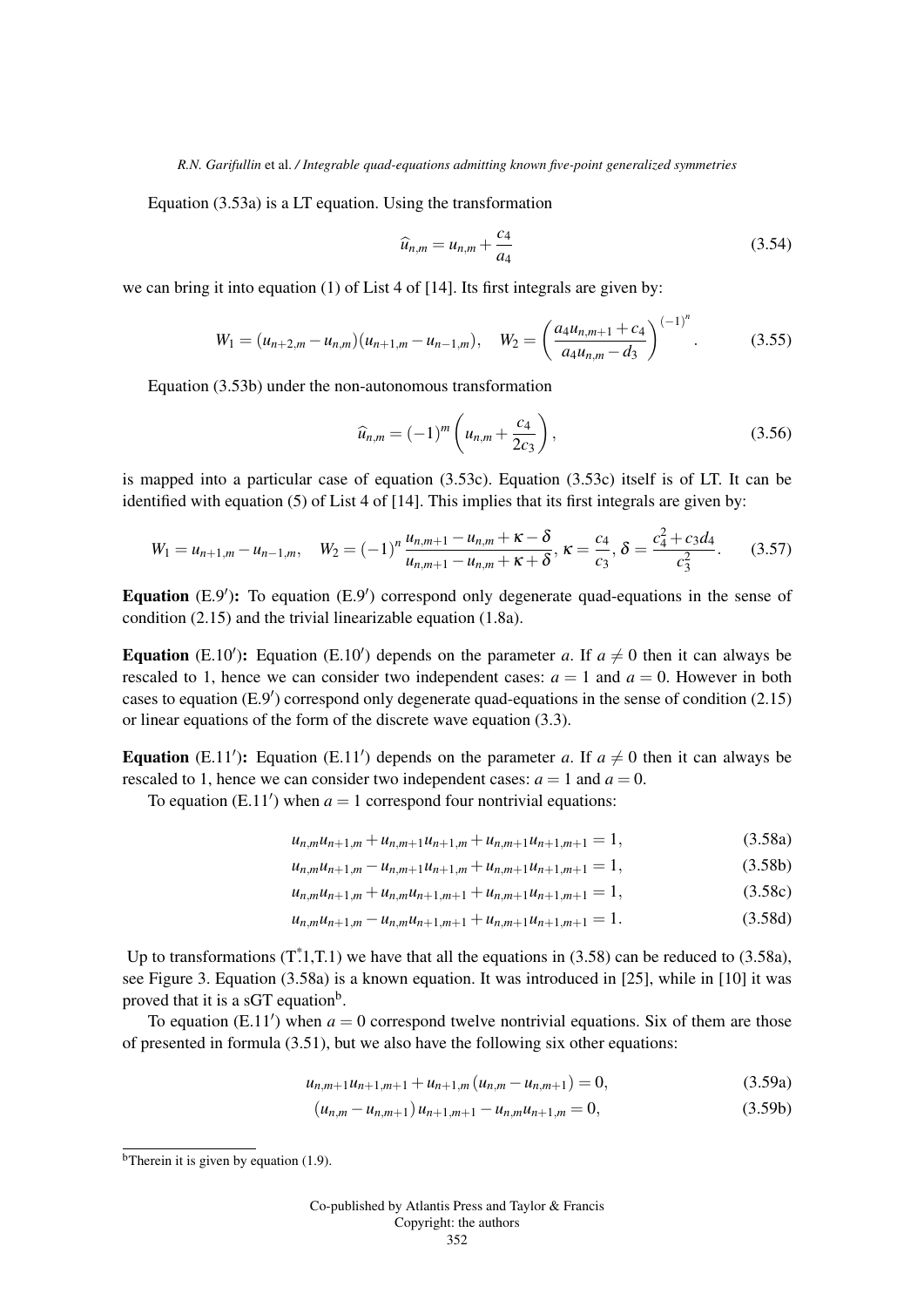

Figure 3: The relationship between the equations (3.58). By  $(T<sup>*</sup>1) \circ (T<sup>*</sup>1)$  we mean the composition of the two transformations.



Figure 4: The relationship between the equations  $(3.59)$  and  $(3.51a)$ . By  $(T.1) \circ (T.2)$  we mean the composition of the two transformations.

$$
\left(\frac{1-\mathrm{i}\sqrt{3}}{2}u_{n,m+1}+u_{n,m}\right)u_{n+1,m}-\frac{1+\mathrm{i}\sqrt{3}}{2}u_{n,m+1}u_{n+1,m+1}=0,
$$
\n(3.59c)

$$
\left(u_{n,m+1} + \frac{1 - i\sqrt{3}}{2}u_{n,m}\right)u_{n+1,m+1} - \frac{1 + i\sqrt{3}}{2}u_{n+1,m}u_{n,m} = 0, \tag{3.59d}
$$

$$
\left(\frac{1+i\sqrt{3}}{2}u_{n,m+1} + u_{n,m}\right)u_{n+1,m} - \frac{1-i\sqrt{3}}{2}u_{n,m+1}u_{n+1,m+1} = 0,
$$
\n(3.59e)

$$
\left(\frac{1-\mathrm{i}\sqrt{3}}{2}u_{n,m+1}+u_{n,m}\right)u_{n+1,m+1}+\frac{1+\mathrm{i}\sqrt{3}}{2}u_{n+1,m}u_{n,m}=0.
$$
 (3.59f)

Using the transformations  $(T^*1, T.1, T.2)$  we have that the only independent equation is (3.51a). See Figure 4 for the details about the needed transformations. As discussed above equation (3.51a) is a LT equation with known first integrals (3.52).

> Co-published by Atlantis Press and Taylor & Francis Copyright: the authors

#### 353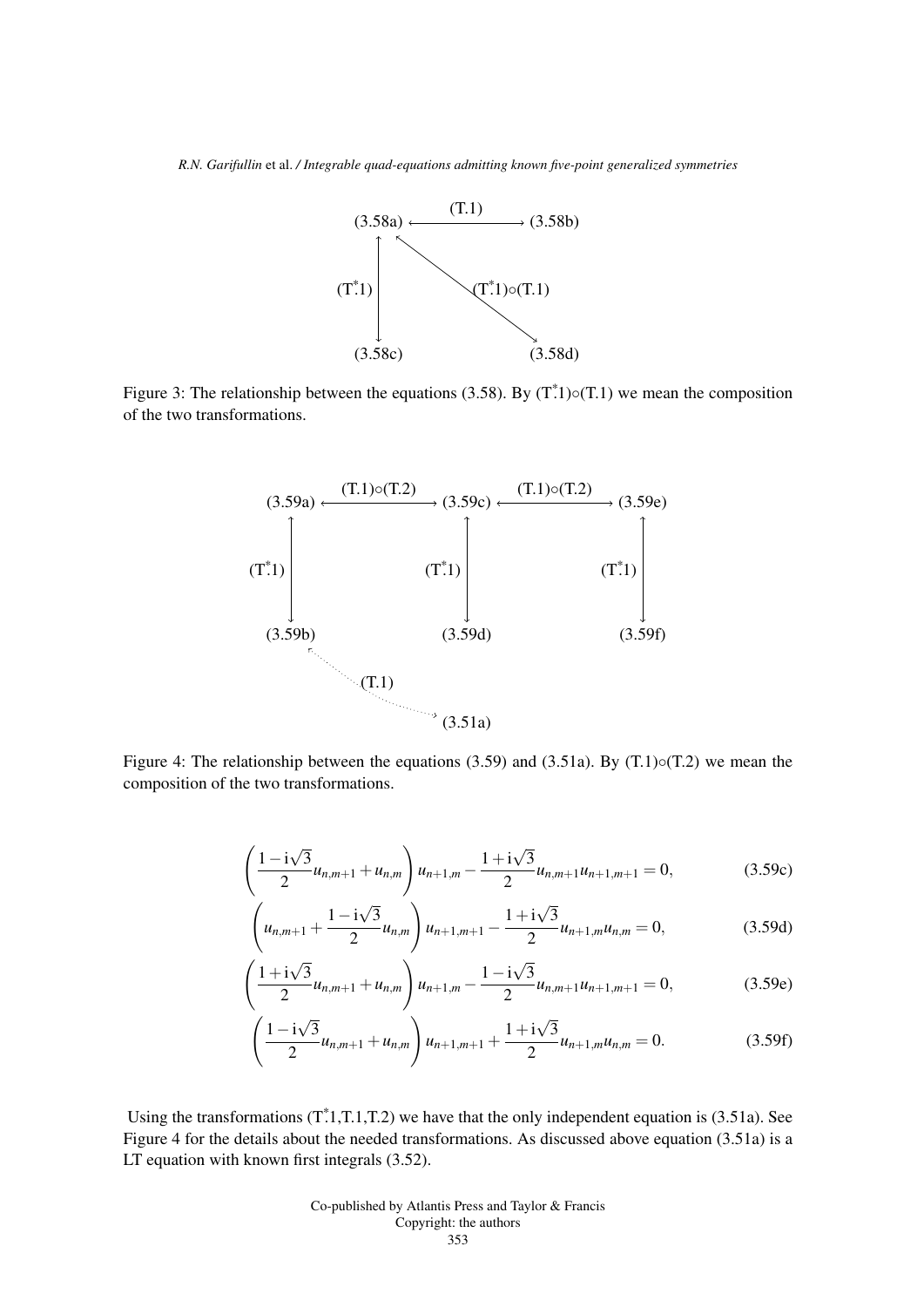Equation (E.12'): To equation (E.12') correspond only degenerate quad-equations in the sense of condition (2.15) or the trivial linearizable equation (1.8a).

## 3.6. *List 6*

Equation (E.15): To equation (E.15) correspond only degenerate quad-equations in the sense of condition (2.15).

Equation (E.16): To equation (E.16) correspond only degenerate quad-equations in the sense of condition (2.15).

**Equation** (E.17): Equation (E.17) is not rational, so we are not going to consider it as we are dealing with multi-affine quad-equations  $(2.3)$ . It can be remarked that equation  $(E.17)$  has as a rational form, but it is quadratic in  $u_{k+2}$ , so it is outside the main class of differential-difference equations.

Equation (E.14'): To equation (E.14') correspond only degenerate quad-equations in the sense of condition  $(2.15)$  or equations of the form of the linear discrete wave equation  $(3.3)$ .

#### 4. Summary and outlook

In this paper we have constructed all the possible autonomous quad-equations (1.1) admitting, as generalized symmetries, some known five-point differential-difference equations belonging to a class recently classified in [18, 19].

In section 2 we gave a general result on all the quad-equations admitting a generalized symmetry of the form (2.2), resulting in the simplified form (2.3). Then in section 3 we considered all the explicit examples of five-point differential-difference equations and found all the corresponding quad-equations. We discussed the properties of these equations, highlighting which are LT and which are sGT equations. We present a summary of these properties in Table 1. Referring to the table, we have that the majority of the differential-difference equations of the form (1.3) as classified in [18, 19] give raise to degenerate or trivial quad-equations. However eight of them give also rise to LT equations. Most of these LT equations were known, but we also obtained two new LT equations, namely equations (3.12b) and (3.26a). Moreover, as expected, sGT equations are even rarer, appearing only in in four examples. Among these sGT equations there are two new examples, namely equations (3.26b) and (3.40). In this paper we limited ourselves to present the result of the algebraic entropy test for equation (3.26b), which suggests integrability. More details and generalizations, including *L*−*A* pairs, on equation (3.26b) can be found in [17].

It should be remarked that in [35, 39, 40] some more general completely discrete equations consistent with the INB-like five-point differential-differential equations were studied. In the mentioned papers a natural discretization based on the Bäcklund transformation was presented and it had the form:

$$
Q(u_{n,m+1}, u_{n+1,m+1}, u_{n+2,m+1}, u_{n,m}, u_{n+1,m}, u_{n+2,m}) = 0.
$$
\n
$$
(4.1)
$$

This is an equation on two adjacent quads. Quad equations (1.1) like we consider in this paper are also determined by Bäcklund transformations, but of a quite different form. Quad equations  $(1.1)$ might be special reductions of equations of the form  $(4.1)$  as well of the corresponding Bäcklund transformations.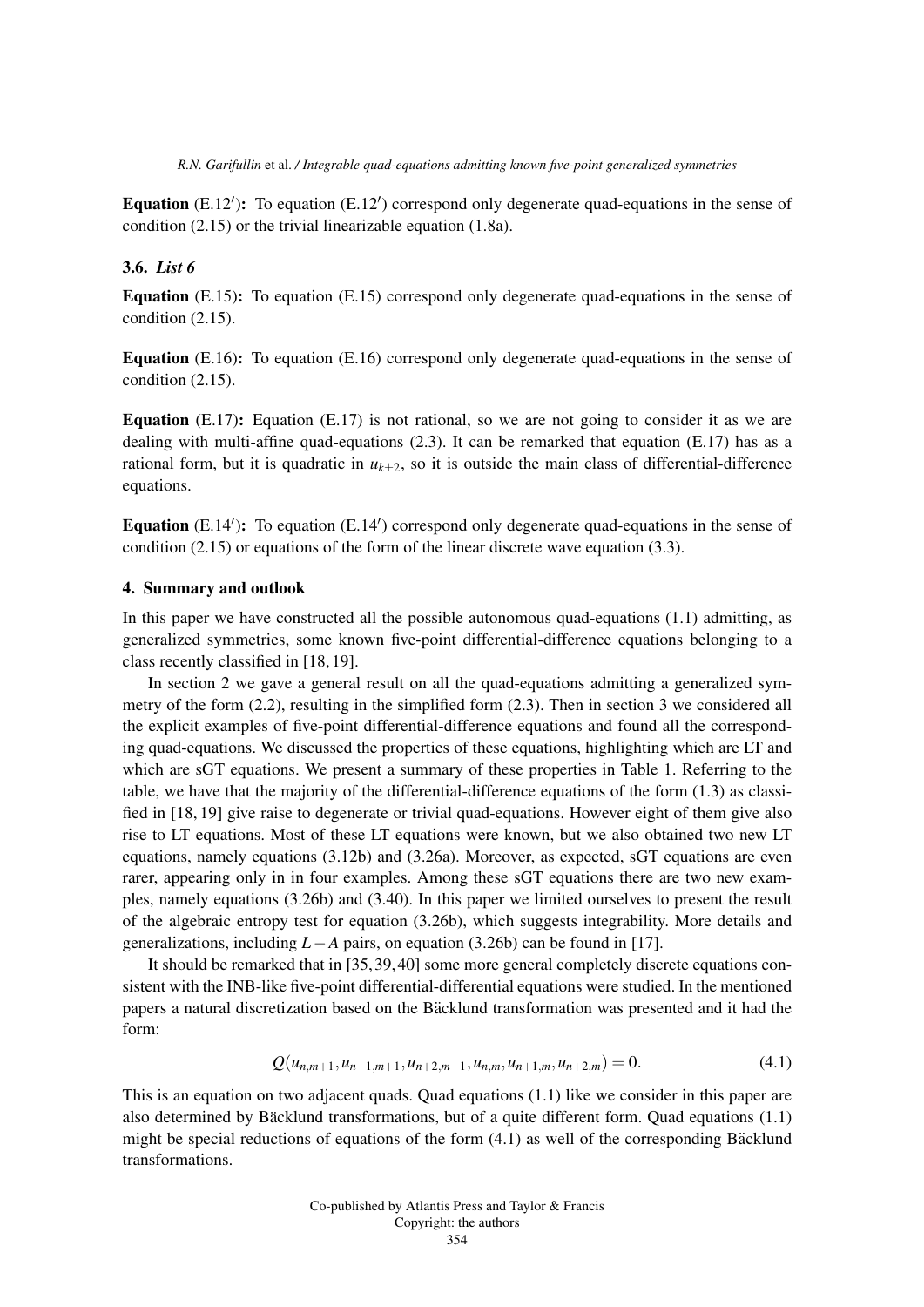| <b>Class I</b>                                |              | Class 2          |                  |
|-----------------------------------------------|--------------|------------------|------------------|
| Equations                                     | Properties   | Equations        | Properties       |
| (E.1)                                         | Trivial      | (E.1')           | Trivial          |
| (E.2)                                         | LT           | (E.2')           | $LT^*$           |
| (E.3)                                         | Trivial      | (E.3')           | Trivial          |
| (E.4)                                         | Trivial      | $(E.4', a = 1)$  | $sGT^*$ , $LT^*$ |
| $(E.5, a = 1)$                                | Trivial      | $(E.4', a = 0)$  | Trivial          |
| $(E.5, a=0)$                                  | Trivial      | (E.5')           | $sGT^*$          |
| (E.6)                                         | <b>LT</b>    | (E.6')           | Trivial          |
| $(E.7, a \neq 0, \pm 1, b = d = 0, c \neq 0)$ | Trivial      | $(E.7', a = 1)$  | Trivial          |
| $(E.7, a=1, b=c=d=0)$                         | <b>LT</b>    | $(E.7', a = 0)$  | Trivial          |
| $(E.7, a = -1, b = 1, c = 0)$                 | Trivial      | (E.8')           | Trivial          |
| $(E.7, a = -1, b = 0)$                        | <b>LT</b>    | (E.9')           | Trivial          |
| (E.8)                                         | Trivial      | $(E.10', a = 1)$ | Trivial          |
| (E.9)                                         | Trival       | $(E.10', a = 0)$ | Trivial          |
| (E.10)                                        | Trivial      | $(E.11', a = 1)$ | sGT              |
| (E.11)                                        | Trivial      | $(E.11', a=0)$   | <b>LT</b>        |
| $(E.12, a = 1)$                               | Trivial      | (E.12')          | Trivial          |
| $(E.12, a=0)$                                 | Trivial      | (E.13')          | sGT              |
| $(E.13, a = 1)$                               | sGT          | (E.14')          | Trivial          |
| $(E.13, a=0)$                                 | LT           |                  |                  |
| (E.14)                                        | Trivial      |                  |                  |
| (E.15)                                        | Trivial      |                  |                  |
| (E.16)                                        | Trivial      |                  |                  |
| (E.17)                                        | Not rational |                  |                  |
| (1.7)                                         | <b>LT</b>    |                  |                  |

*R.N. Garifullin* et al. */ Integrable quad-equations admitting known five-point generalized symmetries*

Table 1: Summary of the properties of the corresponding discrete quad-equations. With \* we underline the presence of new quad-equations.

As we remarked at the beginning of this section, in this paper we only dealt with autonomous differential-difference equations and autonomous quad-equations. We are now working on weakening this condition for the fully discrete equations to present a classification of non-autonomous quad-equations admitting the differential-difference equations found in [18, 19] as five-point generalized symmetries. This classification can be performed with the method presented in [15] and applied to some known autonomous and non-autonomous three-point differential-difference equations of Volterra and Toda type.

#### Acknowledgment

GG is supported by the Australian Research Council through Nalini Joshi's Australian Laureate Fellowship grant FL120100094.

We thank the anonymous referee for the interesting comments on the discretization of the INBlike equations.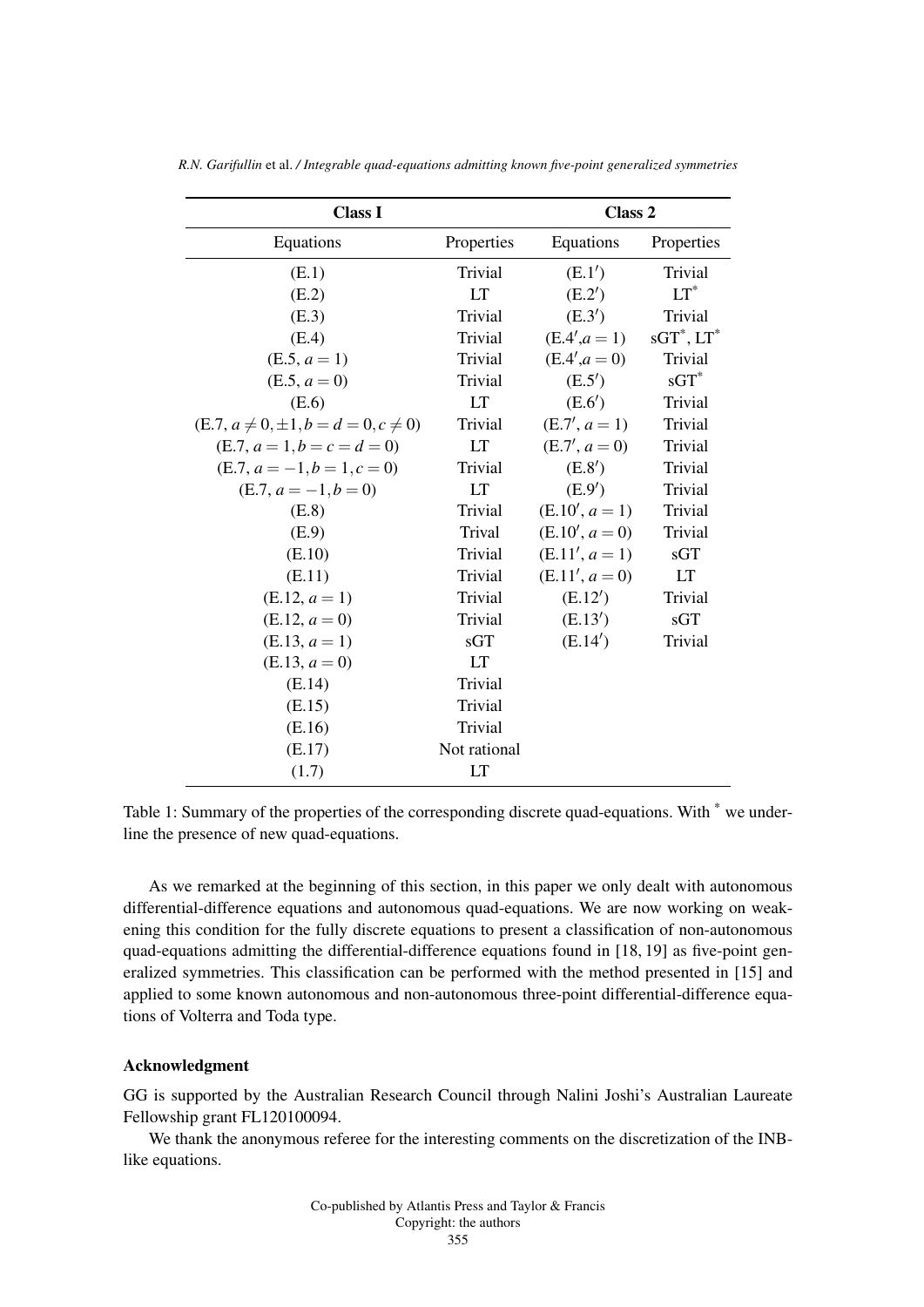#### Bibliography

- [1] V.E. Adler. Integrable Möbius invariant evolutionary lattices of second order. Preprint on arXiv:1605.00018.
- [2] V.E. Adler. On a discrete analog of the Tzitzeica equation. Preprint on arXiv:1103.5139.
- [3] V.E. Adler. Integrable seven-point discrete equations and second-order evolution chains. *Theor. Math. Phys.*, 195, 513–528, 2018.
- [4] V.E. Adler and V.V. Postnikov. On vector analogs of the modified volterra lattice. *J. Phys. A: Math. Theor.*, 41, 455203 (16 pp), 2008.
- [5] V. E. Adler and S. Ya. Startsev. Discrete analogues of the Liouville equation. *Theor. Math. Phys.*, 121 (2), 1484–1495, 1999.
- [6] V.E. Adler, A.I. Bobenko, and Yu.B. Suris. Classification of integrable equations on quad-graphs. The consistency approach. *Comm. Math. Phys.*, 233, 513–543, 2003.
- [7] M. Bellon and C.-M. Viallet. Algebraic entropy. *Comm. Math. Phys.*, 204, 425–437, 1999.
- [8] O.I. Bogoyavlensky. Integrable discretizations of the kdv equation. *Phys. Lett. A*, 134, 34–38, 1988.
- [9] O.I. Bogoyavlensky. Algebraic constructions of integrable dynamical systems-extensions of the Volterra system. *Russ. Math Surveys*, 46, 1–64, 1991.
- [10] C. Scimiterna, M. Hay, and D. Levi. On the integrability of a new lattice equation found by multiple scale analysis. *J. Phys. A: Math. Theor.*, 47, 265204, 2014.
- [11] R.N. Garifullin, I.T. Habibullin, and R.I. Yamilov. Peculiar symmetry structure of some known discrete nonautonomous equations. *J. Phys. A: Math. Theor.*, 48, 235201 (27 pp), 2015.
- [12] R.N. Garifullin, A.V. Mikhailov, and R.I. Yamilov. Discrete equation on a square lattice with a nonstandard structure of generalized symmetries. *Theor. Math. Phys.*, 180 (1), 765–780, 2014.
- [13] R.N. Garifullin and R.I. Yamilov. Examples of darboux integrable discrete equations possessing first integrals of an arbitrarily high minimal order. *Ufa Math. J.*, 4, 174–180, 2012.
- [14] R.N. Garifullin and R.I. Yamilov. Generalized symmetry classification of discrete equations of a class depending on twelve parameters. *J. Phys. A: Math. Theor.*, 45, 345205 (23 pp), 2012.
- [15] R.N. Garifullin and R.I. Yamilov. Integrable discrete nonautonomous quad-equations as Bäcklund autotransformations for known Volterra and Toda type semidiscrete equations. *J. Phys.: Conf. Ser.*, 621, 012005 (18 pp), 2015.
- [16] R.N. Garifullin and R.I. Yamilov. On integrability of a discrete analogue of Kaup-Kupershmidt equation. *Ufa Math. J.*, 9, 158–164, 2017.
- [17] R.N. Garifullin and R.I. Yamilov. An unusual series of autonomous discrete integrable equations on the square lattice, 2018. Preprint on arXiv:1808.05042 [nlin.SI], accepted for publication in *Theor. Math. Phys.*, 200:1, 2019 doi:10.1134/S0040577919070031.
- [18] R.N. Garifullin, R.I. Yamilov, and D. Levi. Classification of five-point differential-difference equations. *J. Phys. A: Math. Theor.*, 50, 125201 (27 pp), 2017.
- [19] R.N. Garifullin, R.I. Yamilov, and D. Levi. Classification of five-point differential-difference equations II. *J. Phys. A: Math. Theor.*, 51, 065204 (16 pp), 2018.
- [20] R.N. Garifullin, E.V. Gudkova, and I.T. Habibullin. Method for searching higher symmetries for quadgraph equations. *J. Phys. A: Math. Theor.*, 44, 325202 (16 pp), 2011.
- [21] G. Gubbiotti. *Integrability properties of quad equations consistent on the cube*. PhD thesis, Universita` degli Studi Roma Tre, 2017.
- [22] G. Gubbiotti and M. Hay. A SymPy module to calculate algebraic entropy for difference equations and quadrilateral partial difference equations, 2019. in preparation.
- [23] G. Gubbiotti, C. Scimiterna, and D. Levi. The non autonomous YdKN equation and generalized symmetries of Boll equations. *J. Math. Phys.*, 58 (5), 053507, 2017.
- [24] G. Gubbiotti and R.I. Yamilov. Darboux integrability of trapezoidal  $H^4$  and  $H^6$  families of lattice equations I: First integrals. *J. Phys. A: Math. Theor.*, 50, 345205, 2017.
- [25] R. Hernández Heredero, D. Levi, and C. Scimiterna. A discrete integrability test based on multiscale analysis, 2013. Preprint on arXiv:1311.1905 [nlin.SI].
- [26] J. Hietarinta and C.-M. Viallet. Searching for integrable lattice maps using factorization. *J. Phys. A: Math. Theor.*, 40, 12629–12643, 2007.